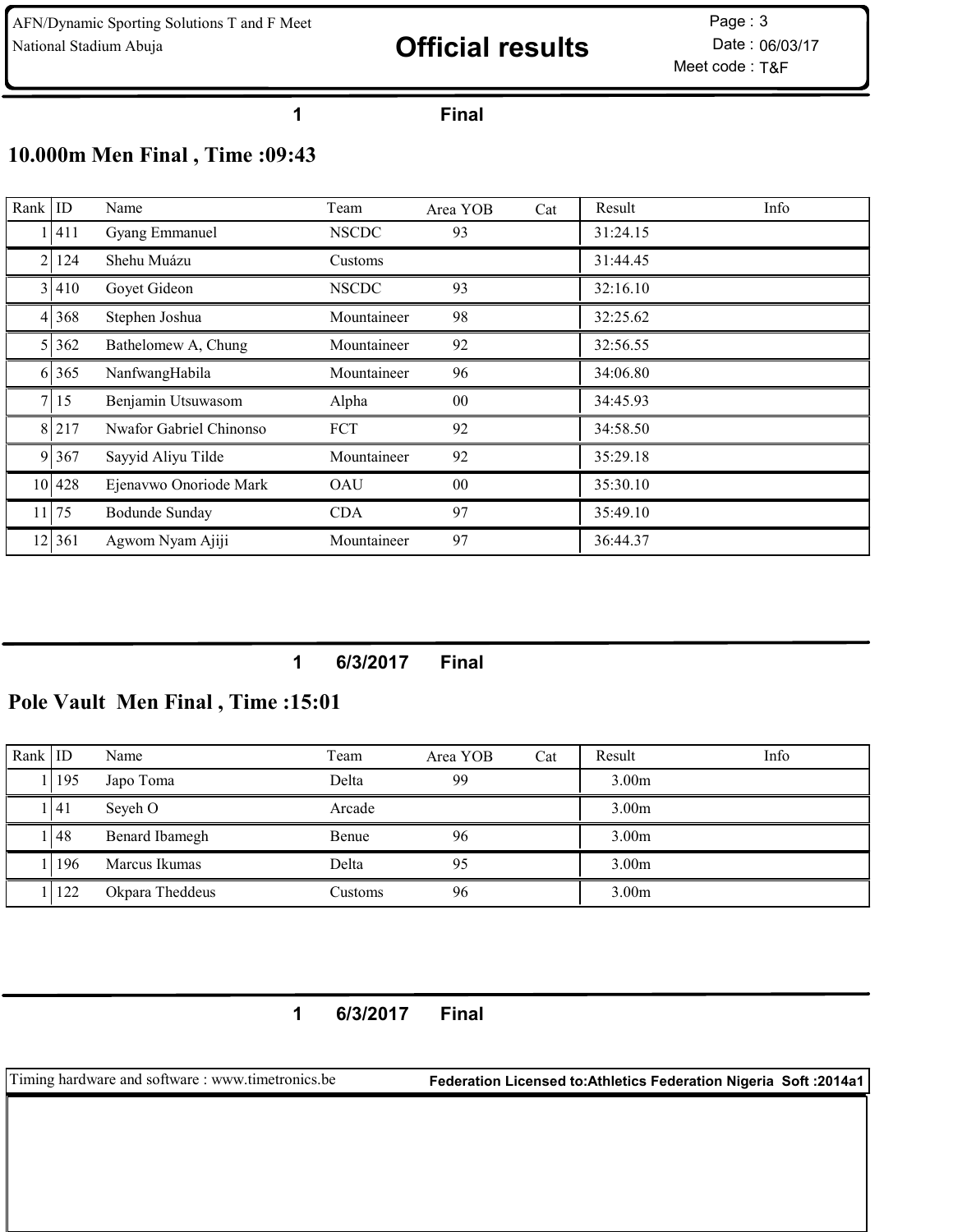# 100m Hurdles Women , Time :11:20

#### Heat :  $1$  Wind = 0.0

| Rank $ $ ID |       | Name                   | Team         | Area YOB       | Cat | Result | Info |
|-------------|-------|------------------------|--------------|----------------|-----|--------|------|
|             | 128   | Ayemoba Grace          | Defenders    | 81             |     | 14.07  |      |
|             | 2 383 | Francis Ruth Oluwakemi | <b>NSCDC</b> | 93             |     | 14.39  |      |
|             | 3.319 | Akunna Vivian          | Lagos        | 00             |     | 14.89  |      |
|             | 4 317 | Adunbi Victoria        | Lagos        | 00             |     | 14.96  |      |
|             | 5 176 | Ideh Hope              | Delta        | 84             |     | 15.42  |      |
|             | 6 304 | Abu Joy                | Kwara        | 0 <sub>0</sub> |     | 15.57  |      |
|             | 7165  | Kadiri Sarah A.        | <b>CDA</b>   | 95             |     | 15.63  |      |
|             | 8 174 | Clifford Fegor         | Delta        | 98             |     | 15.94  |      |
| 9           | 131   | Eferobor Oghenetejiri  | Defenders    | 90             |     | 16.20  |      |

### 1 6/3/2017

## 110m Hurdles Men Final , Time :11:45

#### Wind  $= -0.4$

| Rank ID |         | Name                  | Team       | Area YOB | Cat | Result | Info |
|---------|---------|-----------------------|------------|----------|-----|--------|------|
|         | 153     | Bashiru Abduliahi     | Big Joe    |          |     | 14.41  |      |
|         | 2.237   | Osadolor Samuel       | <b>HIT</b> | 94       |     | 14.48  |      |
|         | 3 236   | Ojeikere Omon         | <b>HIT</b> | 99       |     | 15.09  |      |
|         | 4 3 1 4 | Olowookere Tayo David | Kwara      | 00       |     | 15.42  |      |

# 110m Hurdles Men Final , Time :11:45

#### Wind  $= 0.2$

| Rank IID |         | Name                     | Team         | Area YOB | Cat | Result | Info |
|----------|---------|--------------------------|--------------|----------|-----|--------|------|
|          | 11421   | Okon Samuel Etim         | <b>NSCDC</b> | 83       |     | 14.50  |      |
|          | 2197    | Musa Great               | Delta        | 99       |     | 15.50  |      |
|          | 31408   | Fika Steven Manson       | <b>NSCDC</b> | 88       |     | 16.10  |      |
|          | 4 3 3 3 | <b>Christian Martins</b> | Lagos        | 98       |     | 16.17  |      |
|          | 51327   | Adams Lawal              | Lagos        | 01       |     | 16.59  |      |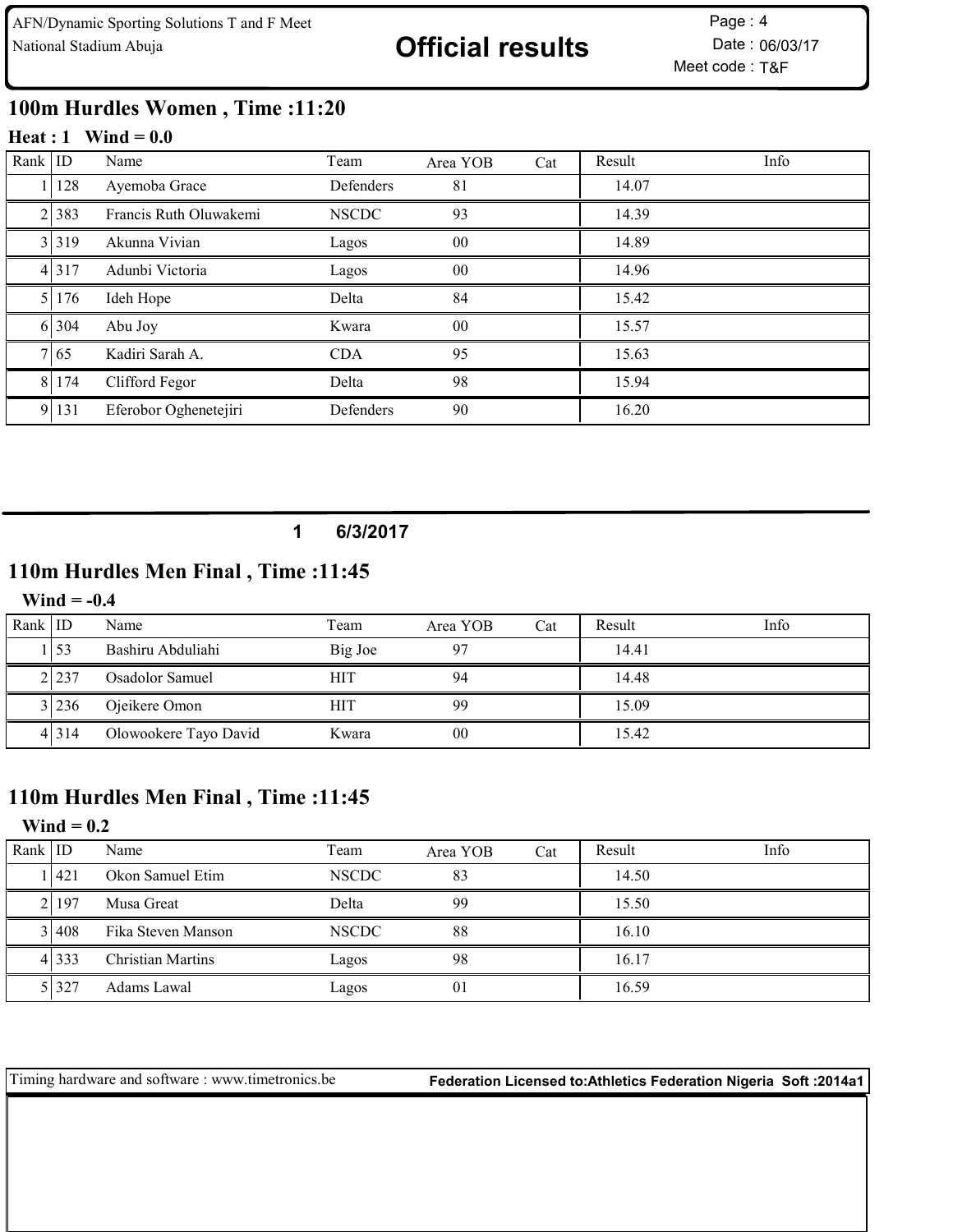### 1 3/6/2017 Final

## 400 Women Final , Time :12:19

| Rank $ $ ID |       | Name                      | Team         | Area YOB       | Cat | Result | Info |
|-------------|-------|---------------------------|--------------|----------------|-----|--------|------|
|             | 1454  | Yinka Ajayi               | Team Blessed |                |     | 51.59  |      |
|             | 2137  | Ossai Rita Vivian         | Defenders    | 95             |     | 53.85  |      |
|             | 31182 | Omovoh Knowledge Patience | <b>HIT</b>   | 0 <sup>0</sup> |     | 54.66  |      |
|             | 416   | Akpan Abasiono Uwemedino  | Akwa Ibom    | 0 <sup>0</sup> |     | 55.65  |      |
|             | 51348 | <b>Blessing Obarierhu</b> | Moc          | 99             |     | 58.21  |      |
|             | 6.212 | Avuzorie Onoriode C.      | <b>FCT</b>   | 90             |     | 58.61  |      |
|             | 7164  | Junaid Abimbola           | <b>CDA</b>   | 97             |     | 59.13  |      |
|             | 8 358 | Mercy O. Emmanuel         | Mountaineer  | 99             |     | 60.64  |      |

# 400 Women Final , Time :12:19

| Rank $ $ ID |           | Name                    | Team         | Area YOB        | Cat | Result | Info |
|-------------|-----------|-------------------------|--------------|-----------------|-----|--------|------|
|             | 1 170     | Adiakrehwa Blessing     | Delta        | 98              |     | 55.14  |      |
|             | 2168      | Olotu Folashade         | <b>CDA</b>   | 97              |     | 55.16  |      |
|             | 3 3 3 3 2 | Etim Margaret           | <b>NSCDC</b> | 92              |     | 55.20  |      |
|             | 4 316     | Adegoke Charity         | Lagos        | 92              |     | 55.72  |      |
|             | 518       | James Comfort Anietie   | Akwa Ibom    | 00 <sup>°</sup> |     | 55.81  |      |
|             | 6 350     | Glory Nyenke            | Moc          | 98              |     | 55.87  |      |
|             | 7 230     | Deborah Adewale         | <b>HIT</b>   | 97              |     | 57.41  |      |
|             | 8   184   | Ovwighoadjebre Blessing | Delta        | 0 <sub>0</sub>  |     | 58.46  |      |

# 400 Women Final , Time :12:19

| Rank $ $ ID |                                                   | Name               | Team       | Area YOB       | Cat | Result | Info                                                               |
|-------------|---------------------------------------------------|--------------------|------------|----------------|-----|--------|--------------------------------------------------------------------|
|             | 11475                                             | Nwalehia Peace     | Anambra    | 99             |     | 54.13  |                                                                    |
|             | 21450                                             | Glory Patrick Okon | Rivers     | 0 <sub>0</sub> |     | 54.88  |                                                                    |
|             | 31474                                             | Oluchi Offorma     | Police     | 02             |     | 55.90  |                                                                    |
|             | 4231                                              | Idugboe Tracy      | <b>HIT</b> |                |     | 58.43  |                                                                    |
|             | Timing hardware and software : www.timetronics.be |                    |            |                |     |        | Federation Licensed to: Athletics Federation Nigeria Soft : 2014a1 |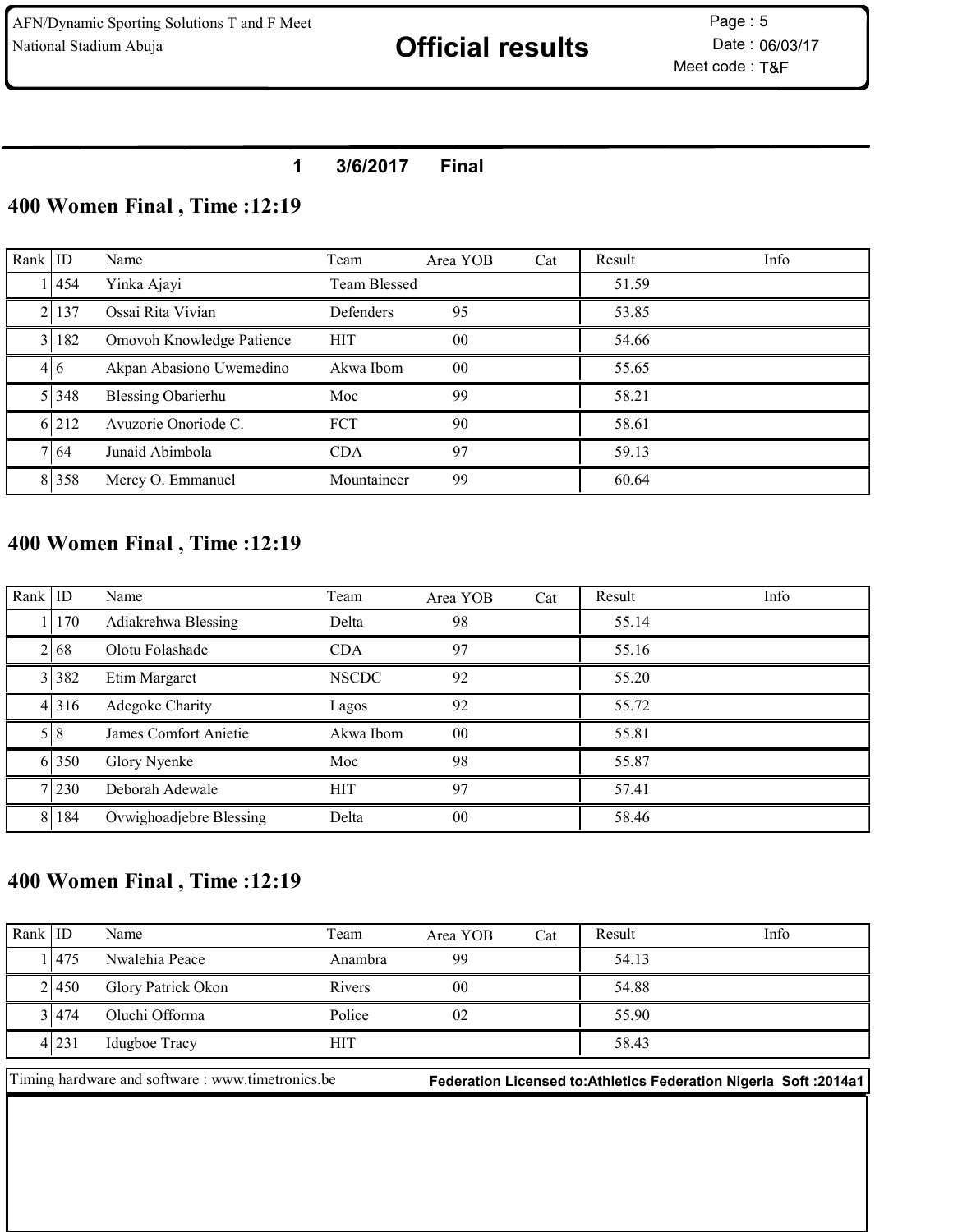| AFN/Dynamic Sporting Solutions T and F Meet<br>National Stadium Abuja |       |                     |             | <b>Official results</b> |            | Page: $6$<br>Date: 06/03/17<br>Meet code: T&F |
|-----------------------------------------------------------------------|-------|---------------------|-------------|-------------------------|------------|-----------------------------------------------|
|                                                                       | 51286 | Favour Nwokeukwu    | Kids & Play | 99                      | 58.62      |                                               |
|                                                                       | 6.351 | Helen Monday        | Moc         | 99                      | 61.13      |                                               |
|                                                                       | 71473 | Oribamise Olajumoke | Police      | 95                      | 61.59      |                                               |
|                                                                       | 309   | Oyeyemi Mariam      | Kwara       | 0 <sub>0</sub>          | <b>DNF</b> |                                               |

Final

# 400m Men Final , Time :13:32

| Rank $ $ ID |       | Name                  | Team         | Area YOB       | Cat | Result | Info |
|-------------|-------|-----------------------|--------------|----------------|-----|--------|------|
|             | 1160  | Nathaniel Samson      | Buker        | 97             |     | 45.23  |      |
|             | 2196  | Akindele Atanda       | Team Blessed | 97             |     | 47.35  |      |
|             | 31121 | Isah Salihu           | Customs      | 91             |     | 47.89  |      |
|             | 4 234 | Ezugwu Harrison       | <b>HIT</b>   | 99             |     | 48.81  |      |
|             | 5112  | Simeon Udofia         | Akwa Ibom    |                |     | 49.25  |      |
|             | 6 18  | Afam Ogbuagu          | Anambra      | 99             |     | 52.19  |      |
|             | 7 192 | Ighofose Joshua       | Delta        | 0 <sub>0</sub> |     | 52.56  |      |
|             | 8 222 | Femi Joseph Ibirongbe | <b>FRSC</b>  | 88             |     | 56.66  |      |

# 400m Men Final , Time :13:32

| Rank $ $ ID |       | Name                     | Team       | Area YOB       | Cat | Result     | Info |
|-------------|-------|--------------------------|------------|----------------|-----|------------|------|
|             | 159   | Nathaniel Jeremiah       | Buker      | 0 <sub>0</sub> |     | 48.95      |      |
|             | 2111  | Nsikan Francis Okon      | Akwa Ibom  | 00             |     | 49.12      |      |
|             | 3 16  | Ajibade Oluwatobi        | Alpha      | 00             |     | 50.12      |      |
|             | 4 52  | Atuye Godspower          | Big Joe    | 01             |     | 50.33      |      |
|             | 5189  | Umoh Joseph              | <b>CDA</b> | 88             |     | 50.35      |      |
|             | 6 331 | Aso Idika                | Lagos      | 92             |     | 50.70      |      |
|             | 7 233 | Efeturi Quincy           | <b>HIT</b> | 99             |     | 51.07      |      |
|             | 204   | Gbaruko Nnabugwu Anthony | Enugu      | 00             |     | <b>DNF</b> |      |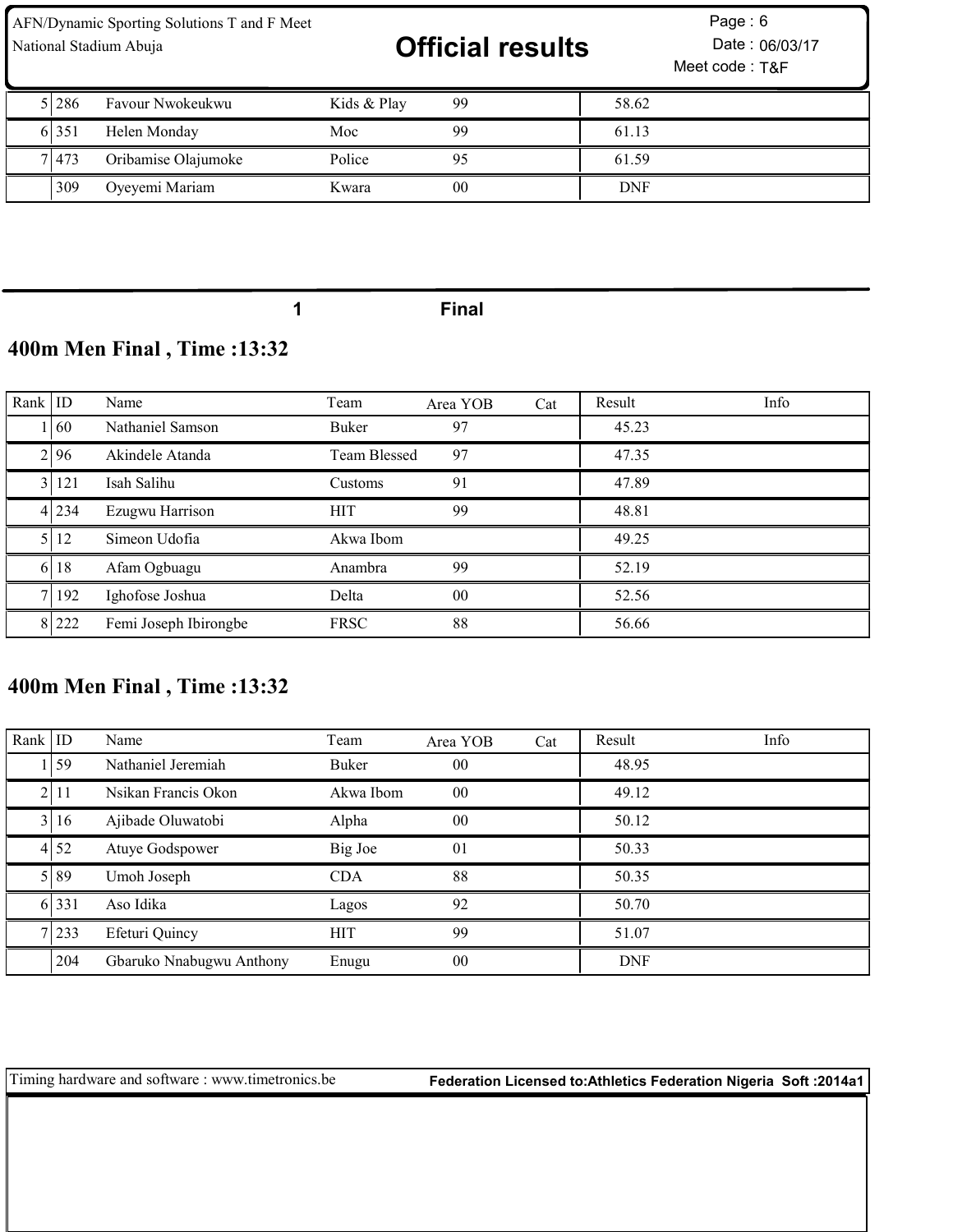# 400m Men Final , Time :13:32

| Rank $ $ ID |       | Name                       | Team         | Area YOB        | Cat | Result | Info |
|-------------|-------|----------------------------|--------------|-----------------|-----|--------|------|
|             | 11434 | Abdulrahman Afeez          | Oyeyemi SA   | 98              |     | 47.53  |      |
|             | 21417 | Odeka Gerald               | <b>NSCDC</b> | 86              |     | 47.78  |      |
|             | 31457 | Abdul Mumuni Kayode Zubair | Team Blessed |                 |     | 49.22  |      |
|             | 4 357 | Segun Akhigbe              | Moc          | 96              |     | 49.70  |      |
|             | 5.311 | Julius Umechukwu           | Kwara        | 00 <sup>°</sup> |     | 51.90  |      |
|             | 6 293 | Emah Samuel                | Kids & Play  | 02              |     | 52.48  |      |
|             | 7 342 | Josiah Joseph              | Mike Monyei  | 99              |     | 52.51  |      |
|             | 8.282 | Abubakar Abdullah          | Kano         | 99              |     | 56.05  |      |

## 400m Men Final , Time :13:32

| Rank ID |       | Name                   | Team         | Area YOB | Cat | Result | Info |
|---------|-------|------------------------|--------------|----------|-----|--------|------|
|         | 1476  | Ogbonna Prosper        | Anambra      |          |     | 46.87  |      |
|         | 21400 | Akwu Noah              | <b>NSCDC</b> | 90       |     | 47.34  |      |
|         | 3 435 | Adeyemi Sikiru Adewale | Oyeyemi SA   | 98       |     | 47.87  |      |
|         | 4 354 | Eseroghene Oguma       | Moc          | 98       |     | 49.16  |      |
|         | 5 484 | Eze Francis            |              |          |     | 49.36  |      |
|         | 6 479 | Nicholas Akinniyi      | <b>NSCDC</b> |          |     | 49.89  |      |
|         | 71446 | Davon Pwajolu Philemon | Real Winner  | 90       |     | 54.27  |      |
|         | 8.299 | Okwute Christian       | Kids & Play  | 01       |     | 60.29  |      |

# 400m Men Final , Time :13:32

| Rank ID |         | Name                    | Team        | Area YOB | Cat | Result     | Info |
|---------|---------|-------------------------|-------------|----------|-----|------------|------|
|         | 1332    | Badewale Funmilola      | Lagos       | 96       |     | 48.85      |      |
|         | 2.238   | Oshasha Afoke           | HIT         | 95       |     | 48.90      |      |
|         | 3 21    | Anydiegwu Kenechukwu    | Anambra     | $00\,$   |     | 49.21      |      |
|         | 4 3 0 2 | Umar Usman              | Kids & Play | 02       |     | 52.29      |      |
|         | 51429   | James Adekunle Aderinto | <b>OAU</b>  | 98       |     | 52.63      |      |
|         | 61430   | Nwamere Chibuike Donald | <b>OAU</b>  | 99       |     | 56.35      |      |
|         | 481     | Mohhamed Isiyaku        | Police      |          |     | <b>DNF</b> |      |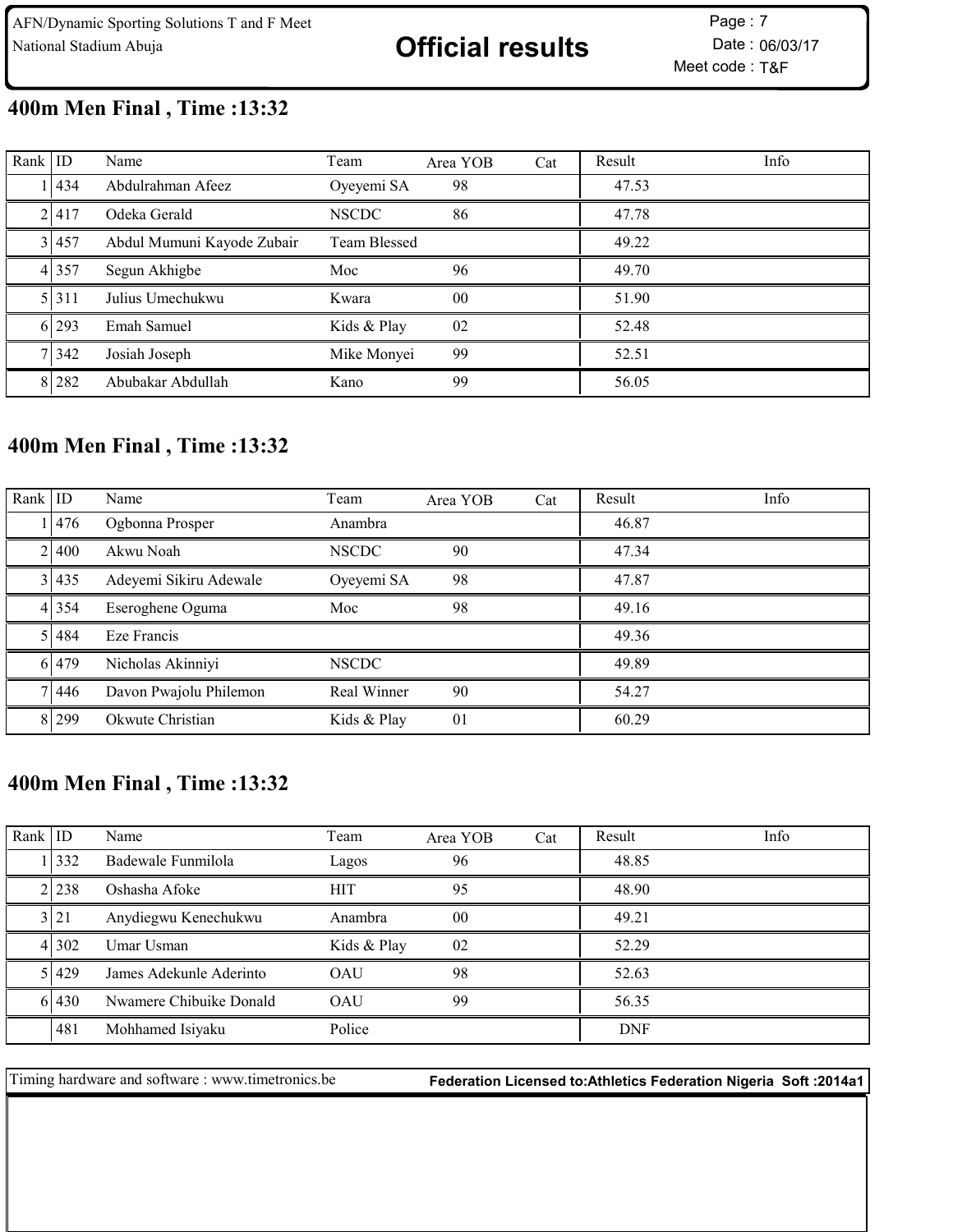# 400m Men Final , Time :13:32

| Rank ID |          | Name                         | Team             | Area YOB | Cat | Result | Info |
|---------|----------|------------------------------|------------------|----------|-----|--------|------|
|         | 1432     | <b>Emmanuel Bamidele</b>     | Rivers           | 99       |     | 47.07  |      |
|         | 21482    | Adeagbo Gbolahan             | OAU              |          |     | 48.46  |      |
|         | 31478    | Oluwafemi Oluwatosin Philips | Ekiti            |          |     | 49.04  |      |
|         | 4 477    | Ekundayo Shehubo             | Police           |          |     | 49.94  |      |
|         | 5 24     | Okey Chude                   | Anambra          | $00\,$   |     | 51.51  |      |
|         | 6 303    | Vincent Arah                 | Kids & Play      | 99       |     | 51.68  |      |
|         | 7   15 1 | Musa Godfrey Charles         | <b>Defenders</b> | 93       |     | 53.00  |      |

# 400m Men Final , Time :13:32

| Rank $ $ ID |         | Name              | Team        | Area YOB       | Cat | Result | Info |
|-------------|---------|-------------------|-------------|----------------|-----|--------|------|
|             | 1483    | Akinkuowo Ayodeji | <b>FUTA</b> | 98             |     | 48.25  |      |
|             | 2.356   | Saheed Jimoh      | Moc         | 97             |     | 50.75  |      |
|             | 3 315   | Oyedele Teslim    | Kwara       | 0 <sub>0</sub> |     | 50.98  |      |
|             | 4 3 0 1 | Tanko Sunday      | Kids & Play | 00             |     | 51.30  |      |
|             | 51374   | Zubairu Yakubu    | Niger       | 99             |     | 53.76  |      |
|             | 6.371   | Buba Annas        | Niger       | 92             |     | 56.47  |      |

# 400m Men Final , Time :13:32

| Rank $ $ ID |         | Name                 | Team        | Area YOB | Cat | Result | Info |
|-------------|---------|----------------------|-------------|----------|-----|--------|------|
|             | 187     | Atinaya Daniel       | Delta       | 98       |     | 47.60  |      |
|             | 2   198 | Ottah Ugochukwu      | Delta       | 94       |     | 48.30  |      |
|             | 31472   | Sunday Francis       | <b>ICDO</b> |          |     | 50.07  |      |
|             | 4 313   | Odionoseghale Wilson | Kwara       | 00       |     | 54.13  |      |

1 Final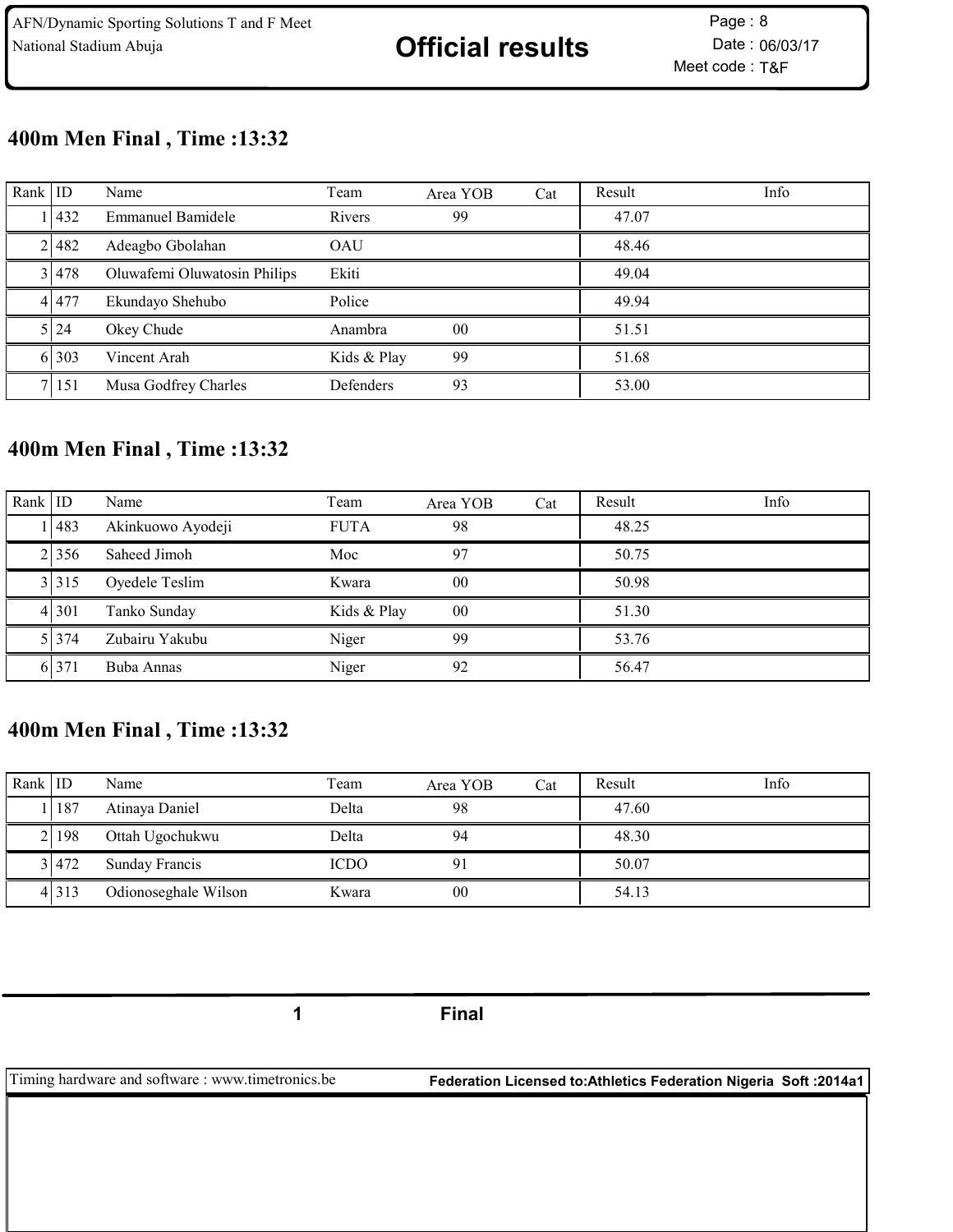# Triple Jump Men Final , Time :14:02

| Rank $ $ ID |           | Name                   | Team            | Area YOB | Cat | Result       | Wind $(m/s)$ | Info |
|-------------|-----------|------------------------|-----------------|----------|-----|--------------|--------------|------|
|             | 1 8 3     | Nzube Ihezue           | <b>CDA</b>      | 99       |     | $15.18m$ 0.0 |              |      |
|             | 2   194   | Ineh Meyiwa            | Delta           | 99       |     | $14.99m$ 0.0 |              |      |
|             | 3 122     | Okpara Theddeus        | Customs         | 96       |     | $14.95m$ 0.0 |              |      |
|             | 4 1 1 1 1 | David Kingston         | Cross River Sta | 00       |     | $14.73m$ 0.0 |              |      |
|             | 51112     | <b>Emmanuel Effiom</b> | Cross River Sta | 99       |     | $14.67m$ 0.0 |              |      |
|             | 6.471     | Muju Maude             | Police          |          |     | $14.55m$ 0.0 |              |      |
|             | 71280     | Ozor Valentine J.      | <b>ICDO</b>     | 93       |     | $14.44m$ 0.0 |              |      |
|             | 8 189     | Ejovi Theophilous      | Delta           | 96       |     | 13.88m 0.0   |              |      |

1 Final

## 100m Women , Time :19:27

#### Heat :  $1$  Wind = -0.2

| Rank   ID |         | Name               | Team            | Area YOB | Cat | Result | Info |
|-----------|---------|--------------------|-----------------|----------|-----|--------|------|
|           |         | Aniekeme Alphonsus | Akwa Ibom       | 99       |     | 11.76  |      |
|           | 2151    | Asemota Marvellous | Big Joe         | $00\,$   |     | 11.90  | q    |
|           | 3 110   | Miriam Edet Bassey | Cross River Sta | 95       |     | 12.04  | q    |
|           | 4 288   | Rosemary Chukwuma  | Kids & Play     | 01       |     | 12.12  |      |
|           | 51308   | Oyebode Esther     | Kwara           | 03       |     | 12.14  |      |
|           | 6 353   | Moyosore Badejo    | Moc             | 96       |     | 12.31  |      |
|           | 7 3 2 4 | Ogundiran Blessing | Lagos           | 99       |     | 12.71  |      |
|           | 8 287   | Hope Joshua        | Kids & Play     | $00\,$   |     | 13.84  |      |
|           | 9 232   | Oyibo Tega         | <b>HIT</b>      | 89       |     | 13.99  |      |

## 100m Women , Time :19:27

#### Heat : 2 Wind =  $0.1$

| Rank IID |       | Name                | Team    | Area YOB | Cat | Result | Info |
|----------|-------|---------------------|---------|----------|-----|--------|------|
|          | 1352  | Joy Udo-Gabriel     | Moc     | 99       |     | 11.65  |      |
|          | 21115 | Mercy Ntia-Obong    | Customs |          |     | 11.95  |      |
|          | 31170 | Adiakrehwa Blessing | Delta   | 98       |     | 12.09  |      |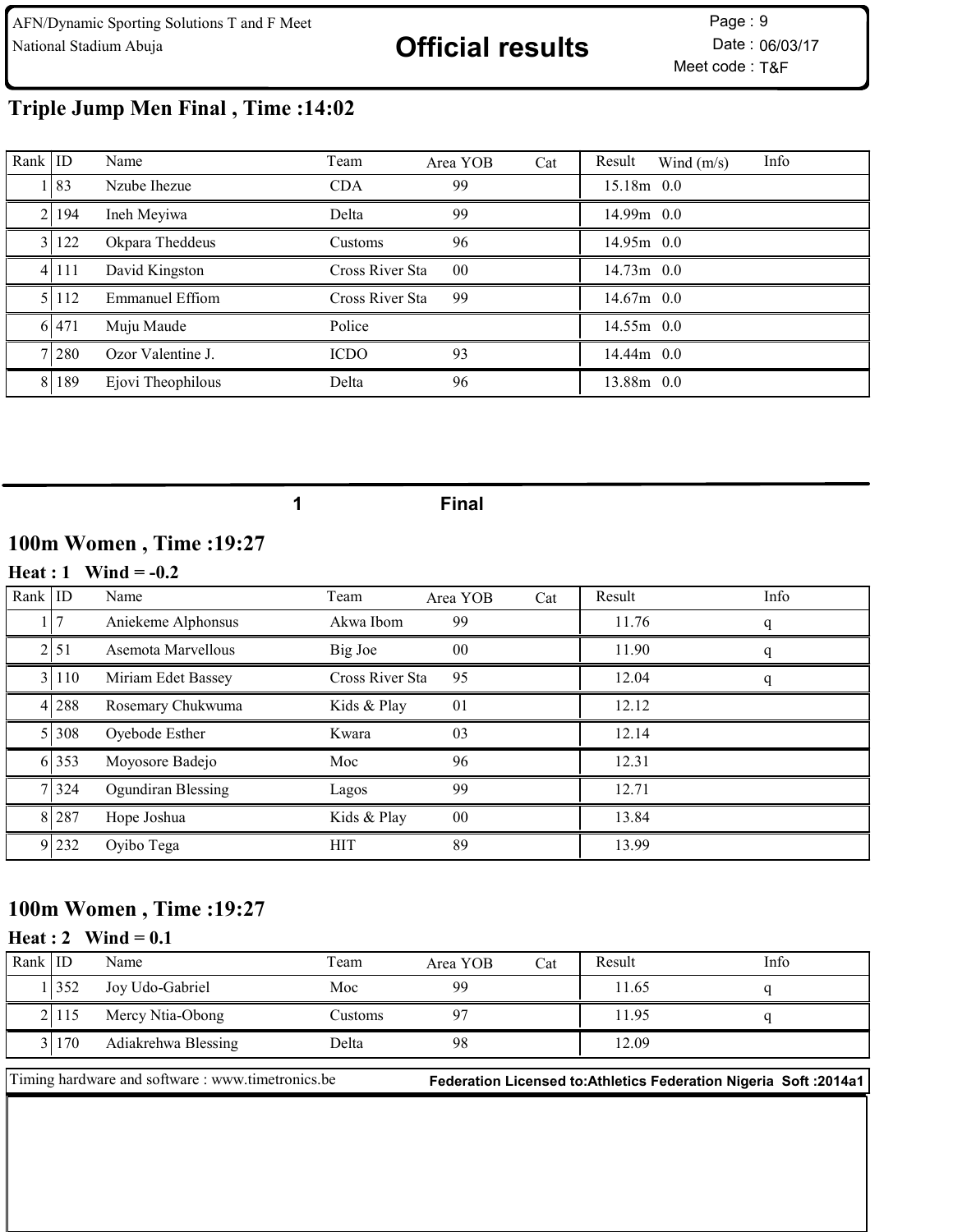AFN/Dynamic Sporting Solutions T and F Meet

# National Stadium Abuja **Example 2018 Official results** Date : 06/03/17

Meet code : T&F Page: 10

| 4 287   | Hope Joshua             | Kids & Play   | 00 | 12.17 |
|---------|-------------------------|---------------|----|-------|
| 5 3 1 8 | Afam Goodness           | Lagos         | 93 | 12.29 |
| 61346   | Immaculate Daniel       | Mites(Rivers) | 02 | 12.96 |
| 7 305   | Ajayi Funmi             | Kwara         | 01 | 13.66 |
| 8 220   | <b>Bisong Beartrice</b> | <b>FRSC</b>   | 90 | 15.06 |

## 100m Women , Time :19:27

## Heat : Wind = 0.2

| Rank ID |         | Name                    | Team         | Area YOB       | Cat | Result | Info |
|---------|---------|-------------------------|--------------|----------------|-----|--------|------|
|         | 1385    | Igbinosun Isoken W.     | <b>NSCDC</b> | 93             |     | 11.63  |      |
|         | 2.321   | Cecilia francis         | Lagos        | 96             |     | 11.70  |      |
|         | 31396   | Uko Alphonsus Peace     | <b>NSCDC</b> | 95             |     | 11.76  |      |
|         | 4 3 4 9 | Chiamaka Egbochinam     | Moc          | 01             |     | 12.22  |      |
|         | 51489   | Adekunle Jasper         | <b>NSCDC</b> |                |     | 12.30  |      |
|         | 6 184   | Ovwighoadjebre Blessing | Delta        | 0 <sup>0</sup> |     | 12.43  |      |
|         | 71490   | Abibat Yusuf            | Police       |                |     | 12.44  |      |

#### Qualifying

# Shot Put Women , Time :15:22

| Rank $ $ ID |          | Name                 | Team             | Area YOB       | Cat | Result | Info |
|-------------|----------|----------------------|------------------|----------------|-----|--------|------|
|             | 180      | Ogbokwo Eucharia     | Delta            | 98             |     | 14.60m |      |
|             | 21379    | Chime Nkechi Leticia | <b>NSCDC</b>     | 93             |     | 13.84m |      |
|             | 31177    | Kara Princess        | Delta            | 0 <sub>0</sub> |     | 12.80m |      |
|             | 4   132  | Efobi Celestina C.   | <b>Defenders</b> | 91             |     | 12.60m |      |
|             |          | Brown Uchechi        | Abia             |                |     | 9.45m  |      |
|             | 6.300    | Sarah Kertyo         | Kids & Play      | 01             |     | 8.76m  |      |
|             | 7   29 6 | Ezinne Ozioko        | Kids & Play      | 00             |     | 7.24m  |      |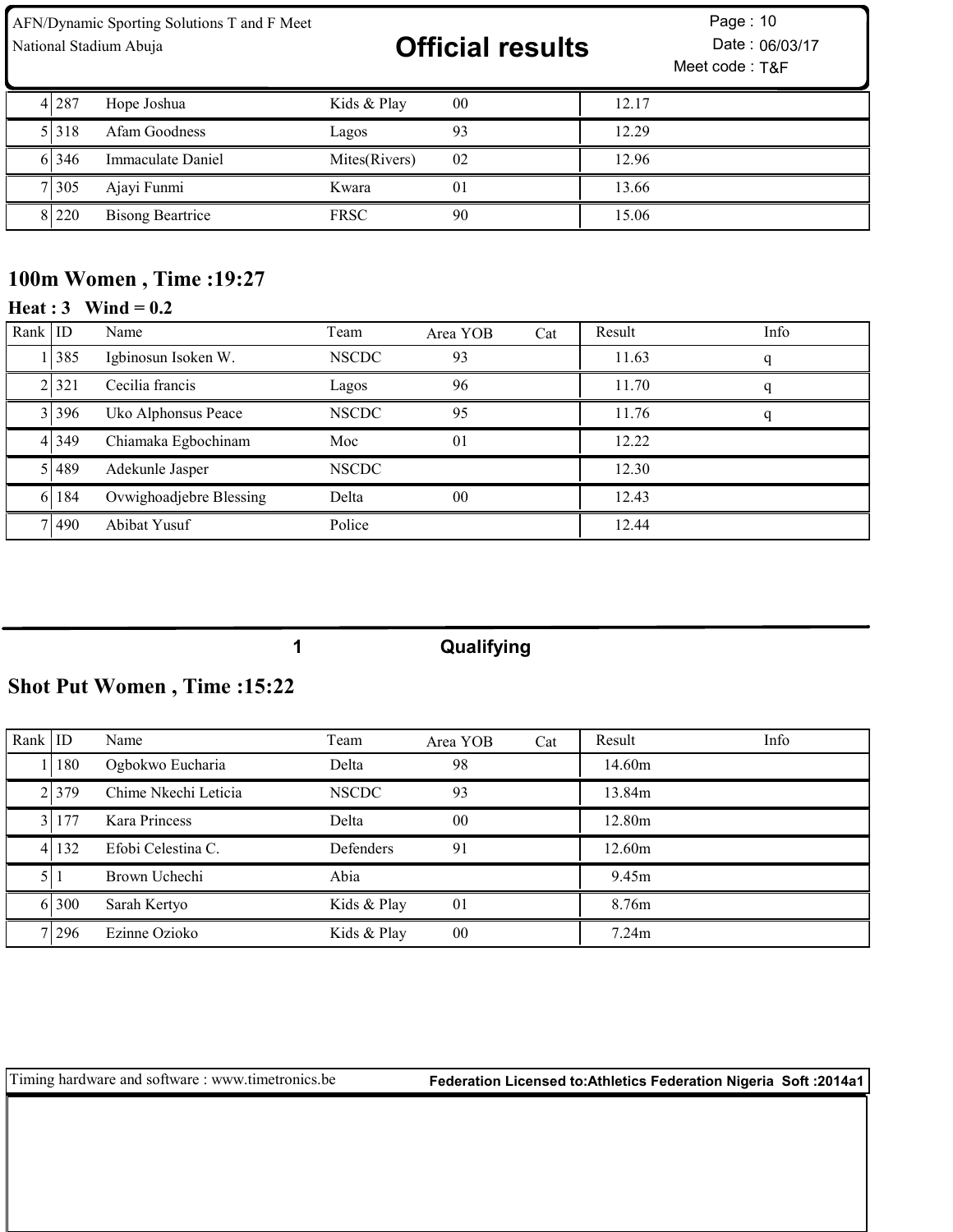# National Stadium Abuja **Example 2018 Official results** Date : 06/03/17

Meet code : T&F Page: 11

#### 1 Final

# Shot Put Men Final , Time :15:30

# Flight : 1

| Rank $ $ ID |         | Name                  | Team        | Area YOB | Cat | Result             | Info |
|-------------|---------|-----------------------|-------------|----------|-----|--------------------|------|
|             | 119     | Eke Onwuka Kalu       | Customs     | 91       |     | 16.81m             |      |
|             | 2 3 3 4 | Isaac Odugbesan       | Lagos       | 98       |     | 16.65m             |      |
|             | 3 452   | Ezeofor Kenechukwu    | Prisons     |          |     | 15.73m             |      |
|             | 4 19    | Amalagaoge Chukwudi   | Anambra     | 99       |     | 12.40 <sub>m</sub> |      |
|             | 188     | <b>Eduvire Reuben</b> | Delta       | 98       |     | 11.52m             |      |
|             | 6 214   | Joseph Paul           | <b>FCT</b>  | 80       |     | 10.67m             |      |
|             | 71294   | Emeka Edwin           | Kids & Play | 99       |     | 9.00 <sub>m</sub>  |      |
|             | 8 284   | Mustache Adomu        | Kano        | 88       |     | 7.70 <sub>m</sub>  |      |

1 Qualifying

## 100m Men , Time :16:56

#### Heat :  $1$  Wind = -0.1

| Rank $ $ ID |          | Name                | Team         | Area YOB | Cat | Result     | Info |
|-------------|----------|---------------------|--------------|----------|-----|------------|------|
|             | 1403     | Chukwudike Harry    | <b>NSCDC</b> | 94       |     | 10.66      | q    |
|             | 2.211    | Sule David          | Esteem       | 84       |     | 10.89      |      |
|             | 3 492    | Audu Abdulgafar     | Ekiti        | 97       |     | 10.92      |      |
|             | 4   12 1 | Isah Salihu         | Customs      | 91       |     | 10.97      |      |
|             | 5 3 2 7  | Adams Lawal         | Lagos        | 01       |     | 11.44      |      |
|             | 6 439    | Jimoh Abdulazeez O. | Oyeyemi SA   | 04       |     | 11.59      |      |
|             | 7 289    | Agbeje Sunday       | Kids & Play  | 01       |     | 12.48      |      |
|             | 498      | Audu Mohammed       | Police       |          |     | <b>DNS</b> |      |

# 100m Men , Time :16:56

#### Heat : 2 Wind =  $0.0$

| Rank | ID    | Name                | Team  | Area YOB | Cat | Result | Info |
|------|-------|---------------------|-------|----------|-----|--------|------|
|      | l 201 | Usheoritse Itsekiri | Delta | 98       |     | 10.58  |      |
| .    | 2339  | Oni Olufemi         | Lagos | 89       |     | 10.97  |      |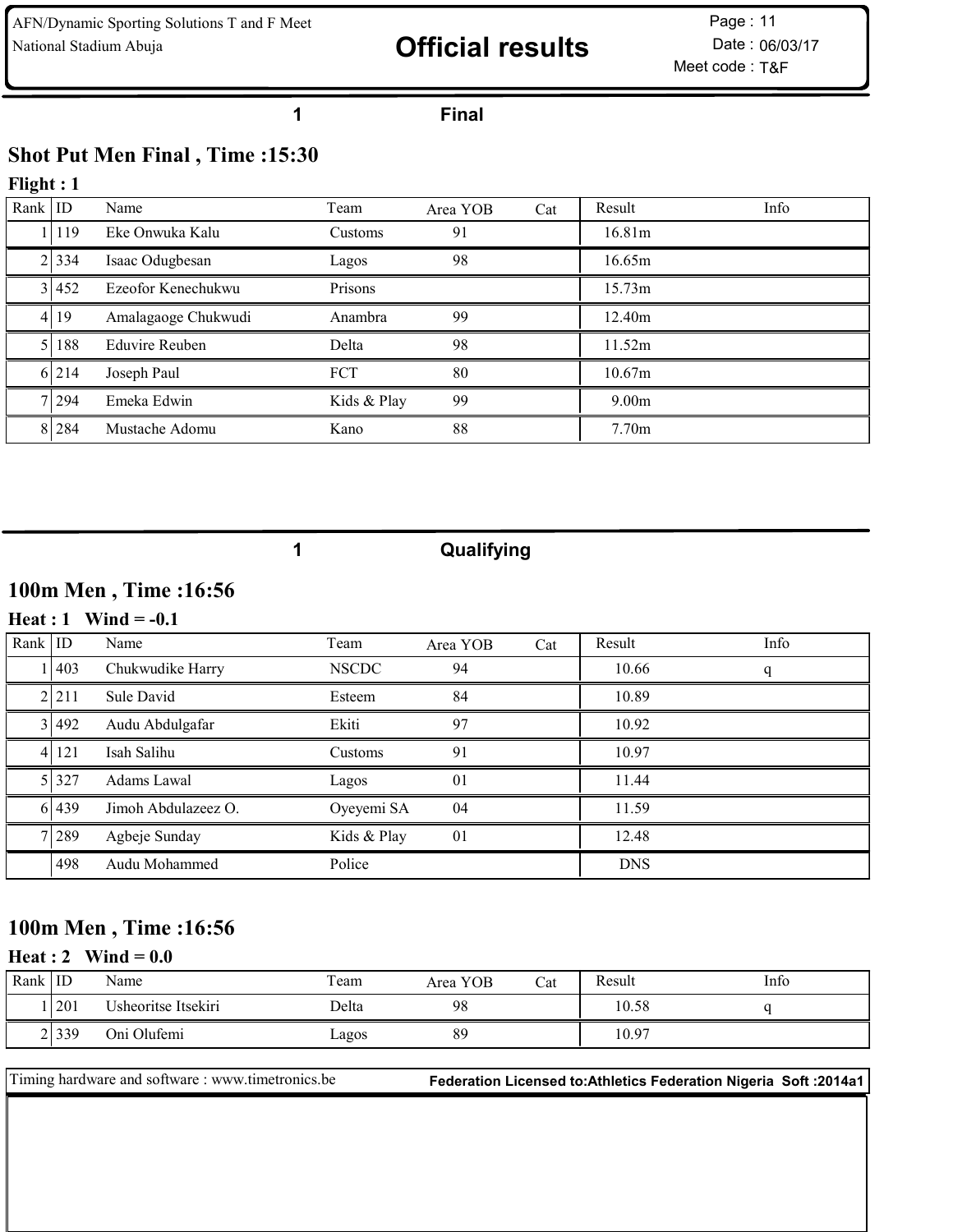| AFN/Dynamic Sporting Solutions T and F Meet<br>National Stadium Abuja |           |                         |             | <b>Official results</b> |            | Page: 12<br>Date: 06/03/17<br>Meet code: T&F |  |  |
|-----------------------------------------------------------------------|-----------|-------------------------|-------------|-------------------------|------------|----------------------------------------------|--|--|
|                                                                       | 3 3 3 2 6 | Terry Maurice           | Lagos       | 95                      | 11.28      |                                              |  |  |
|                                                                       | 41493     | Akinsuyi Olaleye        | Ondo        | 98                      | 11.40      |                                              |  |  |
|                                                                       | 51210     | Nnorom David            | Esteem      | 97                      | 11.44      |                                              |  |  |
|                                                                       | 6.55      | Omorede Amadasun        | Big Joe     | 98                      | 11.70      |                                              |  |  |
|                                                                       | 7 297     | Kure Mohammed Abdullahi | Kids & Play | 0 <sub>0</sub>          | 11.88      |                                              |  |  |
|                                                                       | 224       | Nwoko Chiemeka Joel     | <b>FRSC</b> | 88                      | <b>DNF</b> |                                              |  |  |

# 100m Men , Time :16:56

# Heat :  $3$  Wind = 0.3

| Rank $ $ ID |         | Name                    | Team         | Area YOB | Cat | Result | Info |
|-------------|---------|-------------------------|--------------|----------|-----|--------|------|
|             | l I 404 | Egwero Ogho-Oghene      | <b>NSCDC</b> | 88       |     | 10.49  | q    |
|             | 2 193   | Igube ThankGod          | Delta        | 97       |     | 10.77  |      |
|             | 3 312   | Micheal Isaac           | Kwara        | $00\,$   |     | 10.97  |      |
|             | 4 233   | Efeturi Quincy          | <b>HIT</b>   | 99       |     | 11.18  |      |
|             | 5 2 1 8 | Philip Egundebi         | <b>FCT</b>   | 98       |     | 11.23  |      |
|             | 6 436   | Ajiboye Olalekan        | Oyeyemi SA   | 99       |     | 11.46  |      |
|             | 7 499   | Abubakar ADams          | <b>HIT</b>   | 91       |     | 11.81  |      |
|             | 8 295   | <b>Emmanuel Micheal</b> | Kids & Play  | $00\,$   |     | 12.63  |      |

# 100m Men , Time :16:56

## Heat :  $4$  Wind = 0.2

| Rank $ $ ID |       | Name                     | Team        | Area YOB       | Cat | Result | Info |
|-------------|-------|--------------------------|-------------|----------------|-----|--------|------|
|             | 11427 | Adegoke Enoch Obaloluwa  | <b>OAU</b>  | 0 <sup>0</sup> |     | 10.40  |      |
|             | 2126  | Olisakwe Chukwudi        | Anambra     | 98             |     | 10.60  |      |
|             | 3 337 | Obute Bamiyo             | Lagos       | 89             |     | 10.65  |      |
|             | 4 23  | Iloakagbune kenneth      | Anambra     | 97             |     | 10.91  |      |
|             | 5 234 | Ezugwu Harrison          | <b>HIT</b>  | 99             |     | 11.28  |      |
|             | 6 216 | Kessiens Oghoghoric Igwo | FCT         | 97             |     | 11.31  |      |
|             | 7485  |                          |             |                |     | 11.41  |      |
|             | 8 292 | Daniel Richard           | Kids & Play | 99             |     | 11.50  |      |

# 100m Men , Time :16:56

Heat : 5 Wind =  $0.5$ 

| Rank   ID                                         |  | Name | l'eam | Area YOB | Cat | Result                                                             | Info |
|---------------------------------------------------|--|------|-------|----------|-----|--------------------------------------------------------------------|------|
|                                                   |  |      |       |          |     |                                                                    |      |
| Timing hardware and software : www.timetronics.be |  |      |       |          |     | Federation Licensed to: Athletics Federation Nigeria Soft : 2014a1 |      |
|                                                   |  |      |       |          |     |                                                                    |      |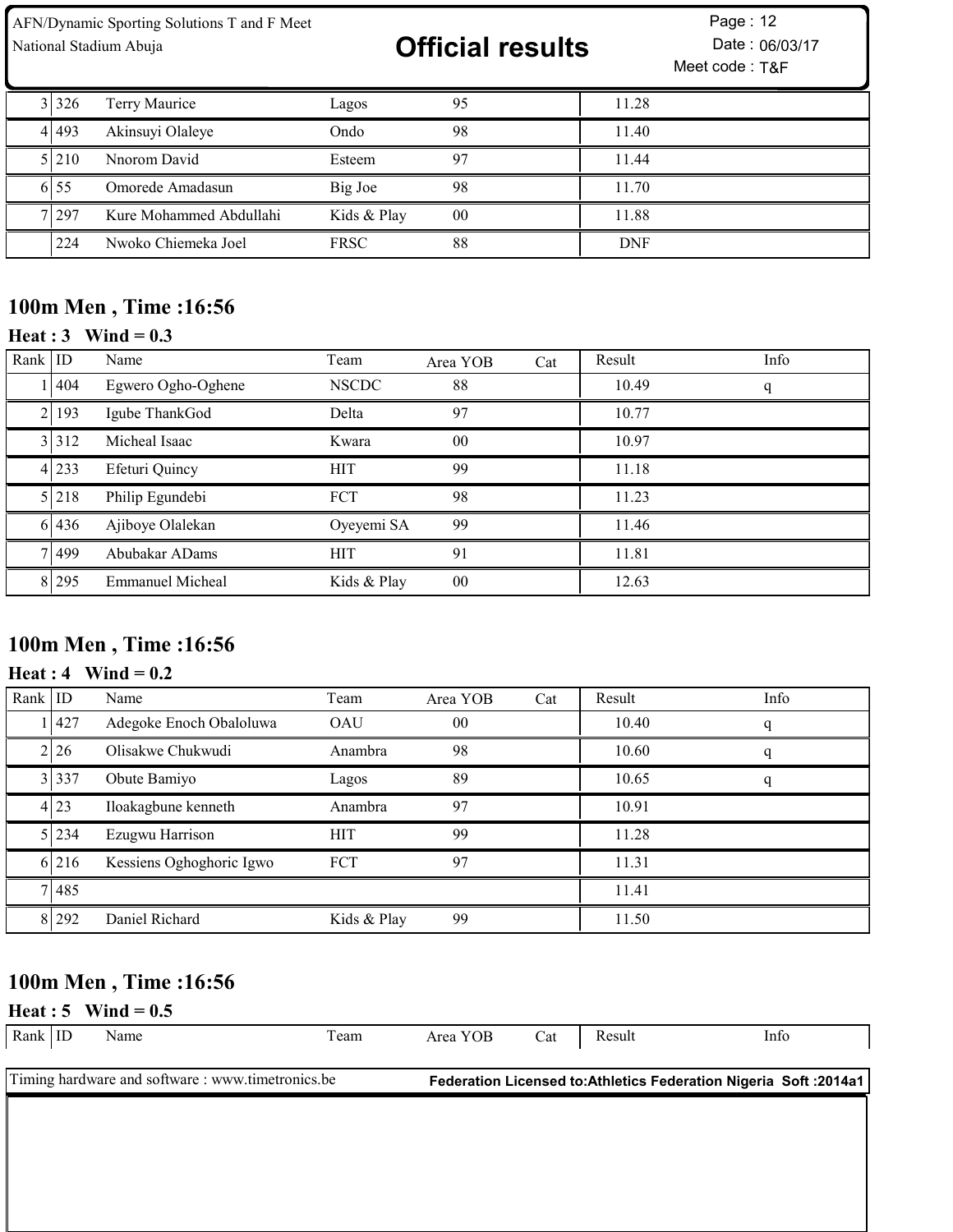| AFN/Dynamic Sporting Solutions T and F Meet<br>National Stadium Abuja |        |                            |             | <b>Official results</b> |            | Page: 13<br>Date: 06/03/17<br>Meet code: T&F |
|-----------------------------------------------------------------------|--------|----------------------------|-------------|-------------------------|------------|----------------------------------------------|
|                                                                       | 1262   | Olubodun Kehinde Sunday    | <b>ICDO</b> | 96                      | 10.82      |                                              |
|                                                                       | 21494  | Adeyombo Adeniyi           | Ekiti       | 98                      | 11.01      |                                              |
|                                                                       | 3 239  | Owoeye Gbolahan            | <b>HIT</b>  |                         | 11.07      |                                              |
|                                                                       | 4156   | Osagie Osatohanmwen Oxford | Big Joe     | 0 <sub>1</sub>          | 11.29      |                                              |
|                                                                       | 5 298  | Oche Emmanuel              | Kids & Play | 02                      | 11.46      |                                              |
|                                                                       | 6 48 6 |                            |             |                         | 11.48      |                                              |
|                                                                       | 7 437  | Bello Saad                 | Oyeyemi SA  | 05                      | 12.05      |                                              |
|                                                                       | 453    |                            |             |                         | <b>DNF</b> |                                              |

# 100m Men , Time :16:56

### **Heat : 6** Wind =  $-0.4$

| Rank   ID |           | Name                  | Team        | Area YOB       | Cat | Result | Info |
|-----------|-----------|-----------------------|-------------|----------------|-----|--------|------|
|           | 11118     | Arowolo Emmanuel      | Customs     | 97             |     | 10.57  | q    |
|           | 2 340     | Sholotan Ayodeji      | Lagos       | 0 <sup>0</sup> |     | 10.90  |      |
|           | 3 329     | Anasto Great          | Lagos       | 90             |     | 10.99  |      |
|           | 4 4 4 4 0 | Usman Fawaaz Ajibola  | Oyeyemi SA  | 02             |     | 11.56  |      |
|           | 5 197     | Musa Great            | Delta       | 99             |     | 11.62  |      |
|           | 6 447     | Giwa Ayodeji          | Real Winner | 94             |     | 11.77  |      |
|           | 7 3 3 8   | Odunmade Abayomi      | Lagos       | 92             |     | 12.65  |      |
|           | 8 4 4 9 1 | Christian Fajebe Dada | Grace       | 96             |     | 14.83  |      |

# 100m Men , Time :16:56

#### Heat : Wind = -0.3

| Rank $ $ ID |             | Name                    | Team          | Area YOB       | Cat | Result | Info |
|-------------|-------------|-------------------------|---------------|----------------|-----|--------|------|
|             | <b>1497</b> | Omubo Gershon           | Rivers        |                |     | 10.77  |      |
|             | 2 117       | Abiola Soyemi           | Customs       | 97             |     | 10.90  |      |
|             | 31347       | Success Akazua          | Mites(Rivers) | 99             |     | 11.05  |      |
|             | 4186        | Amano Ovie Solomon      | Delta         | 0 <sup>0</sup> |     | 11.10  |      |
|             | 5 237       | Osadolor Samuel         | <b>HIT</b>    | 94             |     | 11.19  |      |
|             | 6 221       | Anioya Marvelous Friday | <b>FRSC</b>   | 92             |     | 11.23  |      |
|             | 7 451       |                         |               |                |     | 11.30  |      |
|             | 8 22        | Chinedu Okafor          | Anambra       | 99             |     | 11.63  |      |

Timing hardware and software : www.timetronics.be Federation Licensed to:Athletics Federation Nigeria Soft :2014a1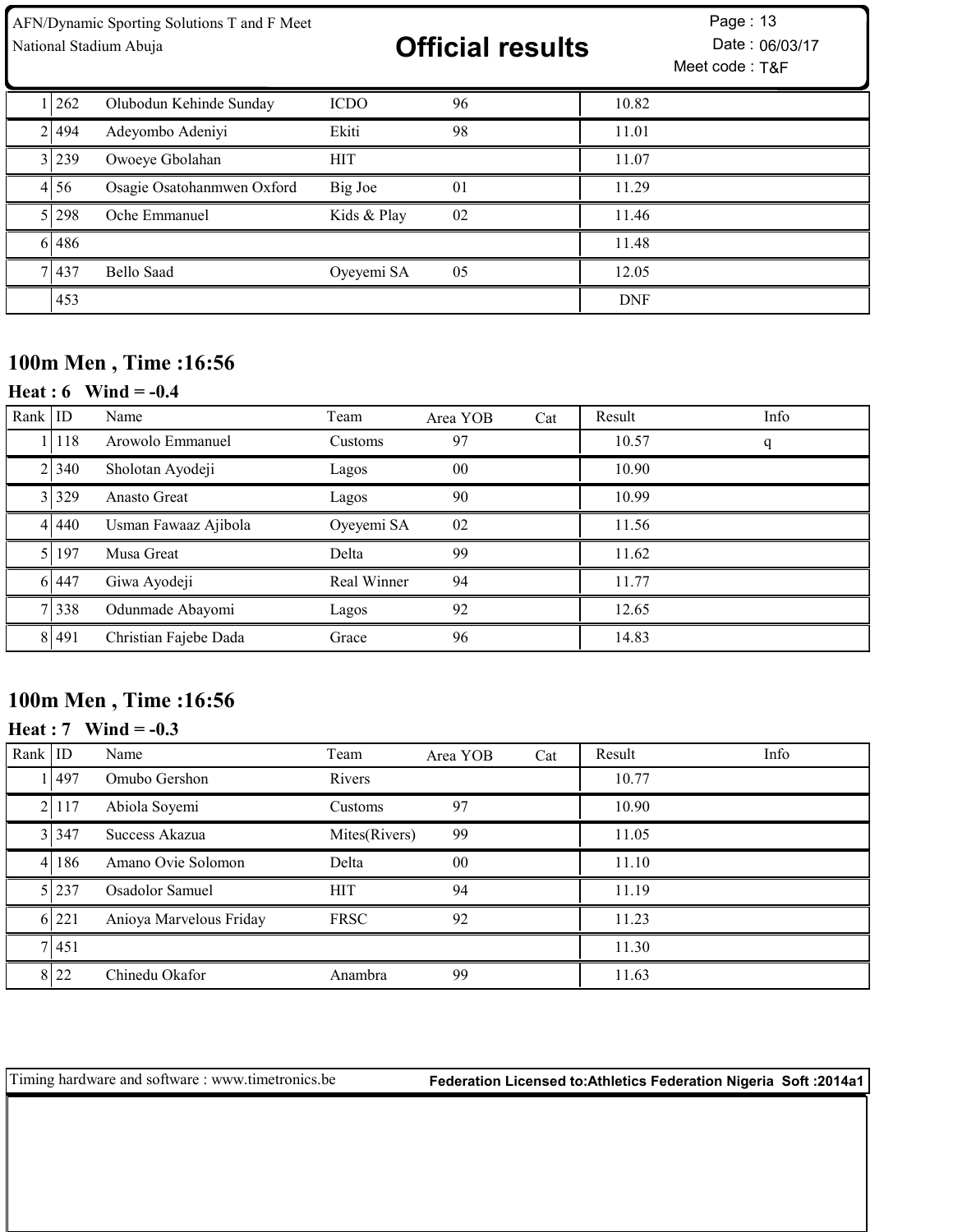# 100m Men , Time :16:56

#### Heat :  $8$  Wind = 0.2

| Rank $ $ ID |         | Name             | Team        | Area YOB        | Cat | Result | Info |
|-------------|---------|------------------|-------------|-----------------|-----|--------|------|
|             | 1   200 | Raymond Ekevwo   | Delta       |                 |     | 10.63  | q    |
|             | 2 336   | Jare Folarin     | Lagos       | 98              |     | 10.80  |      |
|             | 3 355   | Peter Edwin      | Moc         | 94              |     | 10.84  |      |
|             | 41501   | Salisu Abdullahi | <b>FCT</b>  | 98              |     | 10.99  |      |
|             | 51191   | Etine Clinton    | Delta       | 00 <sup>°</sup> |     | 11.03  |      |
|             | 6 122   | Okpara Theddeus  | Customs     | 96              |     | 11.14  |      |
|             | 7110    | Nkereuwem Ibok   | Akwa Ibom   |                 |     | 11.51  |      |
|             | 8 225   | Onyekachi Anakwe | <b>FRSC</b> | 84              |     | 12.32  |      |

## 100m Men , Time :16:56

### **Heat** : 9 Wind =  $-0.9$

| Rank $ $ ID |       | Name                | Team        | Area YOB | Cat | Result | Info |
|-------------|-------|---------------------|-------------|----------|-----|--------|------|
|             | 236   | Ojeikere Omon       | <b>HIT</b>  | 99       |     | 10.84  |      |
|             | 21343 | Nwokocha Tobechukwu | Mike Monyei | 98       |     | 11.04  |      |
|             | 3 495 | Solomon Adegoroye   | Police      |          |     | 11.65  |      |
|             | 41496 | Idowu Olayinka      | Ekiti       |          |     | 11.72  |      |
|             | 51307 | Olajide Boluwatife  | Kwara       | 02       |     | 11.75  |      |
|             | 6 500 | Muhammadu Suleiman  |             | 90       |     | 12.36  |      |

1 Qualifying

# 100m Women Final , Time :17:51

#### $Wind = 0.4$

| Rank $ $ ID |           | Name                | Team            | Area YOB | Cat | Result | Info |
|-------------|-----------|---------------------|-----------------|----------|-----|--------|------|
|             | 1385      | Igbinosun Isoken W. | <b>NSCDC</b>    | 93       |     | 11.69  |      |
|             | 2 352     | Joy Udo-Gabriel     | Moc             | 99       |     | 11.73  |      |
|             | 31321     | Cecilia francis     | Lagos           | 96       |     | 11.74  |      |
|             | 4 1 1 1 5 | Mercy Ntia-Obong    | Customs         | 97       |     | 11.85  |      |
|             | 5151      | Asemota Marvellous  | Big Joe         | 00       |     | 11.87  |      |
|             | 61110     | Miriam Edet Bassey  | Cross River Sta | 95       |     | 11.99  |      |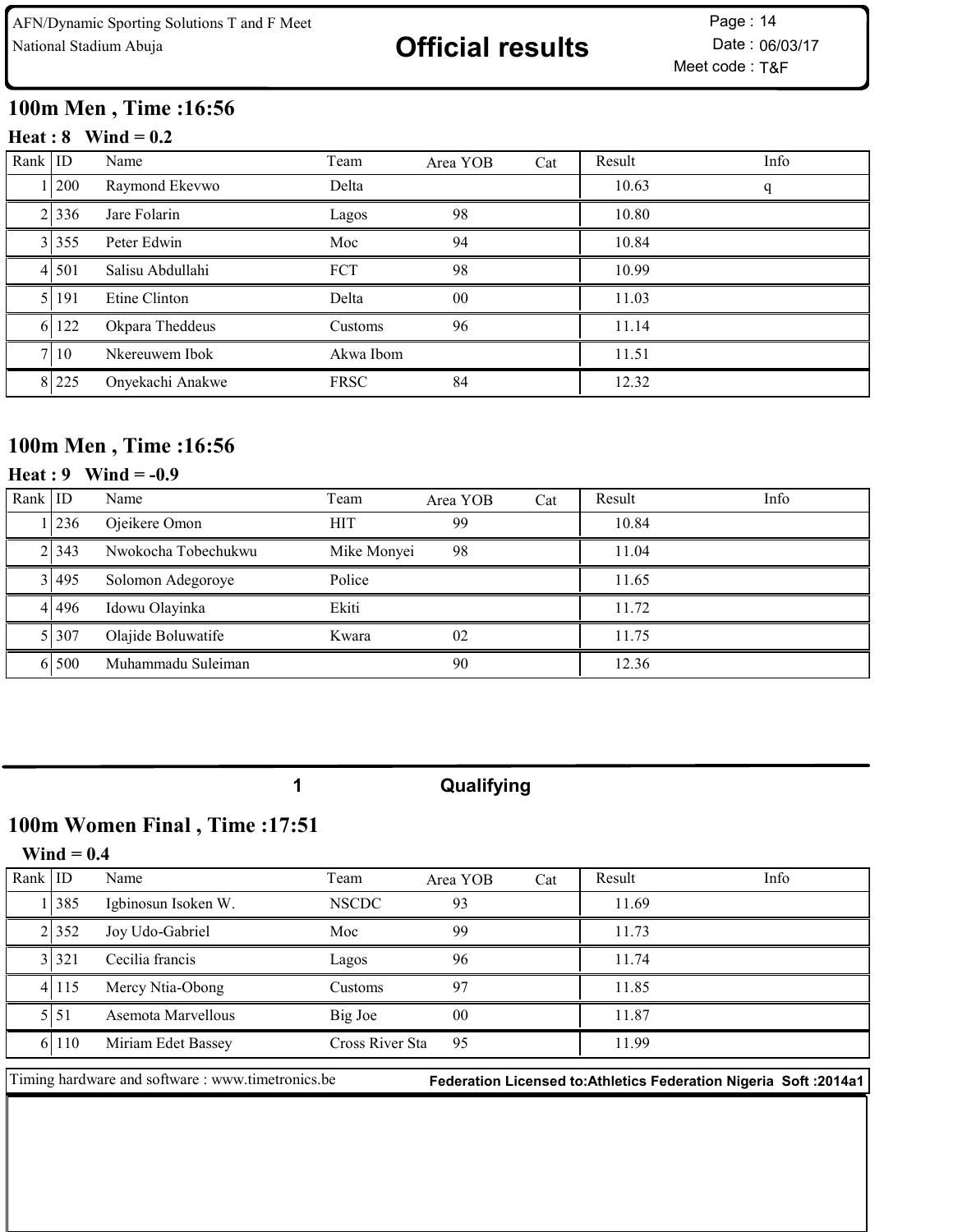| AFN/Dynamic Sporting Solutions T and F Meet<br>National Stadium Abuja |           | <b>Official results</b> |            | Page: 15<br>Date: 06/03/17<br>Meet code: T&F |  |
|-----------------------------------------------------------------------|-----------|-------------------------|------------|----------------------------------------------|--|
| 71396<br>Uko Alphonsus Peace                                          | NSCDC     | 95                      | 12.43      |                                              |  |
| Aniekeme Alphonsus                                                    | Akwa Ibom | 99                      | <b>DNS</b> |                                              |  |

#### 1 Final

# 400m Hurdles Women , Time :18:01

#### Heat : 1

| Rank $ $ ID |         | Name                     | Team      | Area YOB       | Cat | Result | Info |
|-------------|---------|--------------------------|-----------|----------------|-----|--------|------|
|             | LI 6    | Akpan Abasiono Uwemedino | Akwa Ibom | 0 <sup>0</sup> |     | 60.65  |      |
|             | 21304   | Abu Joy                  | Kwara     | 0 <sub>0</sub> |     | 61.80  |      |
|             | 31174   | Clifford Fegor           | Delta     | 98             |     | 63.43  |      |
|             | 4 3 1 7 | Adunbi Victoria          | Lagos     | 00             |     | 67.99  |      |
|             | 5 5 0 2 | Damatie Ruth             | Delta     | 97             |     | 71.97  |      |

# 400m Hurdles Women , Time :18:01

## Heat : 2

| Rank ID |         | Name              | Team             | Area YOB | Cat | Result | Info |
|---------|---------|-------------------|------------------|----------|-----|--------|------|
|         | . 137   | Ossai Rita Vivian | <b>Defenders</b> | 95       |     | 58.61  |      |
|         | 2.229   | Daisy Akpofa      | <b>HIT</b>       | 96       |     | 61.61  |      |
|         | 3165    | Kadiri Sarah A.   | CDA              |          |     | 61.90  |      |
|         | 4 3 1 9 | Akunna Vivian     | Lagos            | 00       |     | 66.97  |      |

|  | Qualifying |
|--|------------|
|--|------------|

# 400m Hurdles Men , Time :17:31

### Heat : 1

| Rank IID |        | Name               | Team         | Area YOB       | Cat | Result | Info |
|----------|--------|--------------------|--------------|----------------|-----|--------|------|
|          | 235    | Ochonogor Prior    | <b>HIT</b>   | 07             |     | 53.01  |      |
|          | 2158   | Bakre Gbenga.      | Buker        | 96             |     | 53.06  |      |
|          | 31408  | Fika Steven Manson | <b>NSCDC</b> | 88             |     | 54.80  |      |
|          | 4I 335 | Ismaila Muhammed   | Lagos        | 0 <sup>0</sup> |     | 55.08  |      |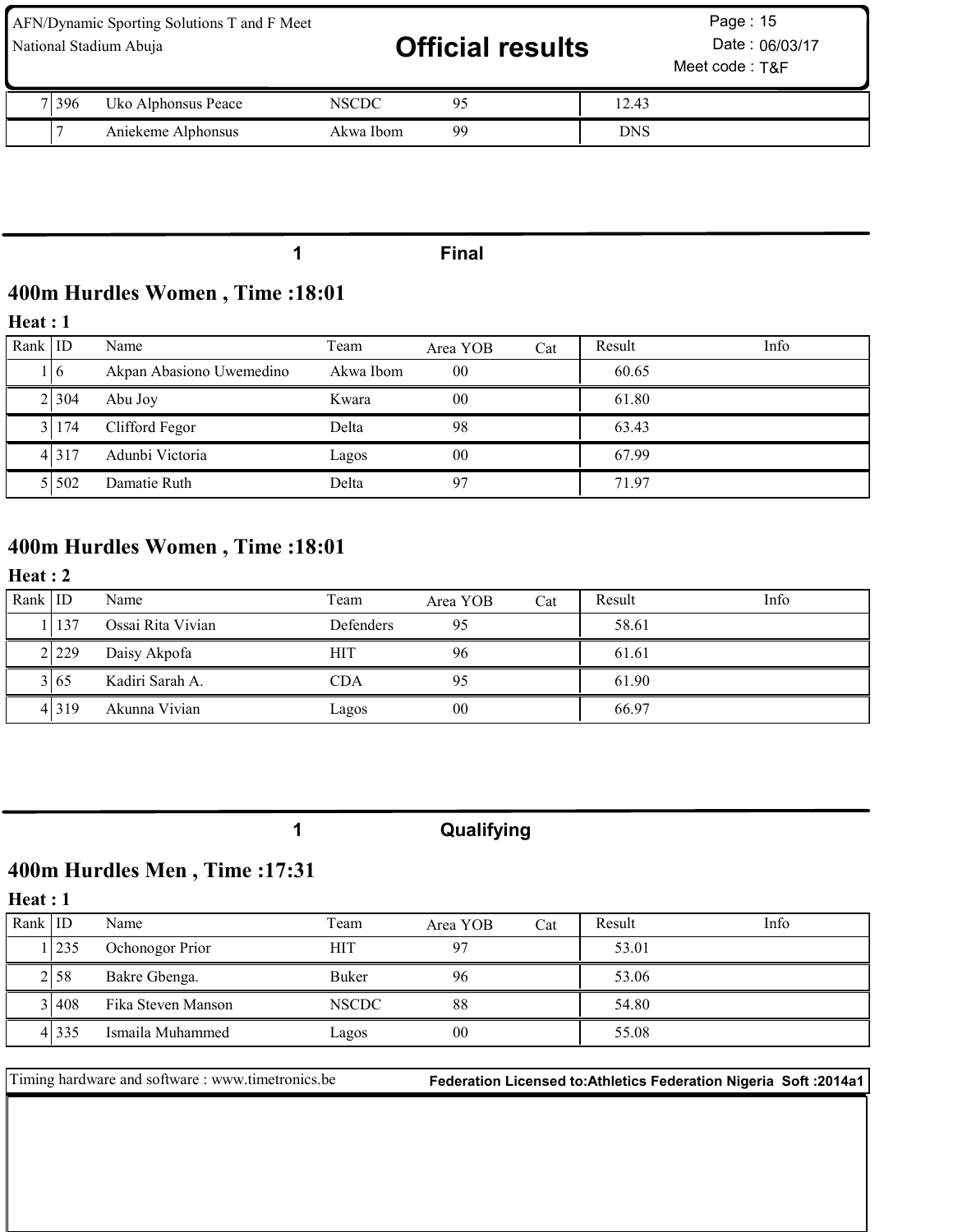| AFN/Dynamic Sporting Solutions T and F Meet<br>National Stadium Abuja |       |                  |            | <b>Official results</b> |       | Page: 16<br>Date: 06/03/17<br>Meet code: T&F |  |  |
|-----------------------------------------------------------------------|-------|------------------|------------|-------------------------|-------|----------------------------------------------|--|--|
|                                                                       | 5.213 | Cocodia Timinade | <b>FCT</b> | 92                      | 58.14 |                                              |  |  |
|                                                                       | 6.310 | Ibadin Joseph    | Kwara      | 01                      | 59.00 |                                              |  |  |
|                                                                       | 7 503 |                  |            |                         | 59.84 |                                              |  |  |

# 400m Hurdles Men , Time :17:31

#### Heat : 2

| Rank ID |           | Name                     | Team       | Area YOB       | Cat | Result | Info |
|---------|-----------|--------------------------|------------|----------------|-----|--------|------|
|         | 120       | Henry Okorie             | Customs    | 87             |     | 52.63  |      |
|         | 2 314     | Olowookere Tayo David    | Kwara      | 0 <sup>0</sup> |     | 54.12  |      |
|         | 31341     | Williems Airen           | Lagos      | 95             |     | 54.79  |      |
|         | 4 3 7 2   | Chibieze Stephen         | Niger      | 99             |     | 55.03  |      |
|         | 5 3 3 3 3 | <b>Christian Martins</b> | Lagos      | 98             |     | 55.21  |      |
|         | 6 215     | Jugo Ezra Daniel         | <b>FCT</b> | 95             |     | 56.29  |      |
|         | 7   12    | Simeon Udofia            | Akwa Ibom  |                |     | 57.41  |      |
|         | 814       | Okoro Chukwuagozi        | Abia       |                |     | 57.87  |      |

# 1 Qualifying

# 800m Women Final , Time :17:42

| Rank $ $ ID |         | Name               | Team         | Area YOB        | Cat | Result     | Info |
|-------------|---------|--------------------|--------------|-----------------|-----|------------|------|
|             | 11377   | Agber Shimenenge   | <b>NSCDC</b> | 93              |     | 2:13.56    |      |
|             | 21386   | Ihekandu Philomena | <b>NSCDC</b> | 90              |     | 2:15.28    |      |
|             | 31320   | Aminat Alabi       | Lagos        | 98              |     | 2:15.55    |      |
|             | 4   13  | Bamtefa Adeyinka   | Alpha        | 01              |     | 2:15.60    |      |
|             | 5 4 7 4 | Oluchi Offorma     | Police       | 02              |     | 2:16.54    |      |
|             | 6 322   | Diamond Maria      | Lagos        | 99              |     | 2:23.32    |      |
|             | 7   175 | Eferurhobo Eyeyoma | Delta        | 02              |     | 2:33.04    |      |
|             | 306     | Akinde Esther      | Kwara        | 00 <sup>°</sup> |     | <b>DNS</b> |      |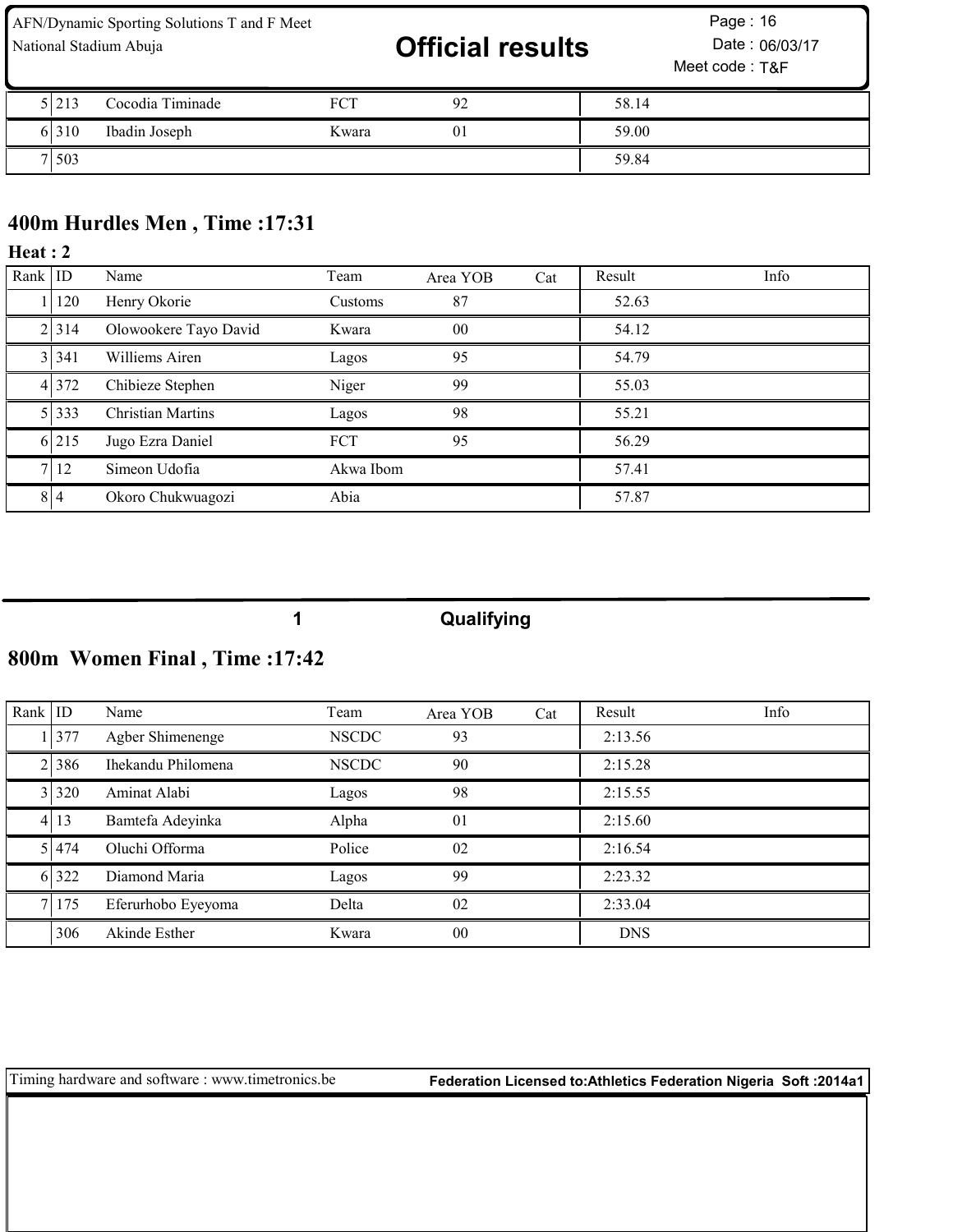# National Stadium Abuja **Example 2018 Official results** Date : 06/03/17

Meet code : T&F Page: 17

#### Final

## 800m Men Final , Time :17:47

| Rank $ $ ID |       | Name                 | Team          | Area YOB | Cat | Result  | Info |
|-------------|-------|----------------------|---------------|----------|-----|---------|------|
|             | 108   | Hamajan Sodji        | Cross River   | 94       |     | 1:52.83 |      |
|             | 2 481 | Mohhamed Isiyaku     | Police        |          |     | 1:53.90 |      |
|             | 3 433 | Goke Ogunseye        | Rivers        | 94       |     | 1:54.93 |      |
|             | 4 151 | Musa Godfrey Charles | Defenders     | 93       |     | 1:55.08 |      |
|             | 17    | Hamid Sambo          | Alpha         | $00\,$   |     | 1:55.13 |      |
|             | 6 330 | Anayo Eze            | Lagos         | 92       |     | 1:57.56 |      |
|             | 7 18  | Afam Ogbuagu         | Anambra       | 99       |     | 1:59.55 |      |
|             | 8 228 | <b>Ezekiel Bulus</b> | High Altitude | 92       |     | 2:00.21 |      |
|             | 9 373 | Wale Alexandra       | Niger         | $00\,$   |     | 2:00.71 |      |

Final

# 100m Men Final , Time :17:57

#### Wind  $= 0.3$

| Rank $ $ ID |       | Name                    | Team         | Area YOB       | Cat | Result | Info |
|-------------|-------|-------------------------|--------------|----------------|-----|--------|------|
|             | 1404  | Egwero Ogho-Oghene      | <b>NSCDC</b> | 88             |     | 10.44  |      |
|             | 21201 | Usheoritse Itsekiri     | Delta        | 98             |     | 10.45  |      |
|             | 31118 | Arowolo Emmanuel        | Customs      | 97             |     | 10.47  |      |
|             | 41403 | Chukwudike Harry        | <b>NSCDC</b> | 94             |     | 10.49  |      |
|             | 51427 | Adegoke Enoch Obaloluwa | <b>OAU</b>   | 0 <sub>0</sub> |     | 10.49  |      |
|             | 6 337 | Obute Bamiyo            | Lagos        | 89             |     | 10.51  |      |
|             | 7 200 | Raymond Ekevwo          | Delta        |                |     | 10.59  |      |
|             | 8 26  | Olisakwe Chukwudi       | Anambra      | 98             |     | 10.60  |      |

Final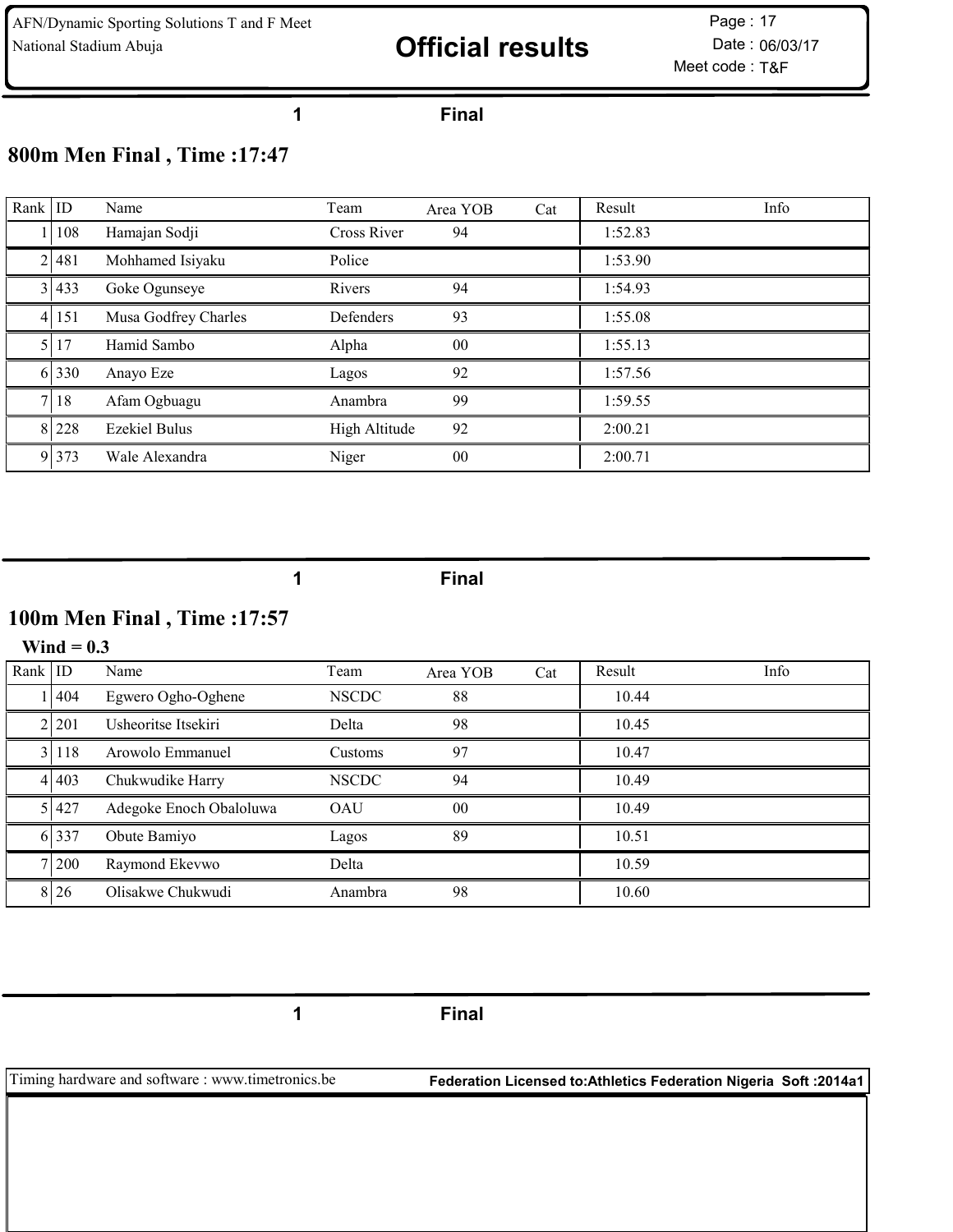# 5000m Women Final , Time :18:19

| Rank $ $ ID    |         | Name             | Team          | Area YOB | Cat | Result   | Info |
|----------------|---------|------------------|---------------|----------|-----|----------|------|
|                | 394     | Pam Deborah      | <b>NSCDC</b>  | 95       |     | 15:54.44 |      |
| $\overline{2}$ | 360     | Rose Akusho      | Mountaineer   | 96       |     | 16:02.41 |      |
|                | 3 359   | Onan Saleh       | Mountaineer   | 92       |     | 16:11.75 |      |
|                | 4 116   | Nuhu Elizabeth   | Customs       | 93       |     | 16:20.79 |      |
|                | 5 13    | Bamtefa Adeyinka | Alpha         | 01       |     | 16:58.53 |      |
|                | 6 506   | Agboola Mary     |               |          |     | 17:28.13 |      |
| 7 <sub>l</sub> | 14      | Peter Mary       | Alpha         | 01       |     | 17:48.49 |      |
|                | 8 5 0 5 | Ayodeji Rebecca  |               |          |     | 17:50.86 |      |
|                | 9 504   | Jimoh Sherifat   |               |          |     | 17:54.02 |      |
|                | 10 441  | Dinatu Yohanna   | Police        | 90       |     | 18:16.71 |      |
|                | 11 369  | Mary Rapheal     | Niger         | 93       |     | 18:18.36 |      |
|                | 12 227  | Victoria Gwom    | High Altitude | 90       |     | 18:58.25 |      |

1 Final

## 200m Women , Time :19:01

#### Heat :  $1$  Wind = 0.1

| Rank $ $ ID |         | Name                  | Team         | Area YOB | Cat | Result | Info |
|-------------|---------|-----------------------|--------------|----------|-----|--------|------|
|             | 114     | Maria Thompson Omokwe | Customs      | 98       |     | 23.53  |      |
|             | 2 4 5 4 | Yinka Ajayi           | Team Blessed |          |     | 23.83  |      |
|             | 3 353   | Moyosore Badejo       | Moc          | 96       |     | 24.56  |      |
|             | 4 450   | Glory Patrick Okon    | Rivers       | $00\,$   |     | 24.70  |      |
|             | 5 288   | Rosemary Chukwuma     | Kids & Play  | 01       |     | 24.79  |      |
|             | 6 316   | Adegoke Charity       | Lagos        | 92       |     | 25.66  |      |
|             | 7 212   | Avuzorie Onoriode C.  | <b>FCT</b>   | 90       |     | 26.19  |      |
|             | 8 3 0 5 | Ajayi Funmi           | Kwara        | 01       |     | 28.25  |      |

## 200m Women , Time :19:01

#### **Heat** : 2 Wind =  $-0.4$

| Rank   ID | Name | Team                                              | Area YOB | Cat | Result | <b>Info</b>                                                       |
|-----------|------|---------------------------------------------------|----------|-----|--------|-------------------------------------------------------------------|
|           |      | Timing hardware and software : www.timetronics.be |          |     |        | Federation Licensed to: Athletics Federation Nigeria Soft: 2014a1 |
|           |      |                                                   |          |     |        |                                                                   |
|           |      |                                                   |          |     |        |                                                                   |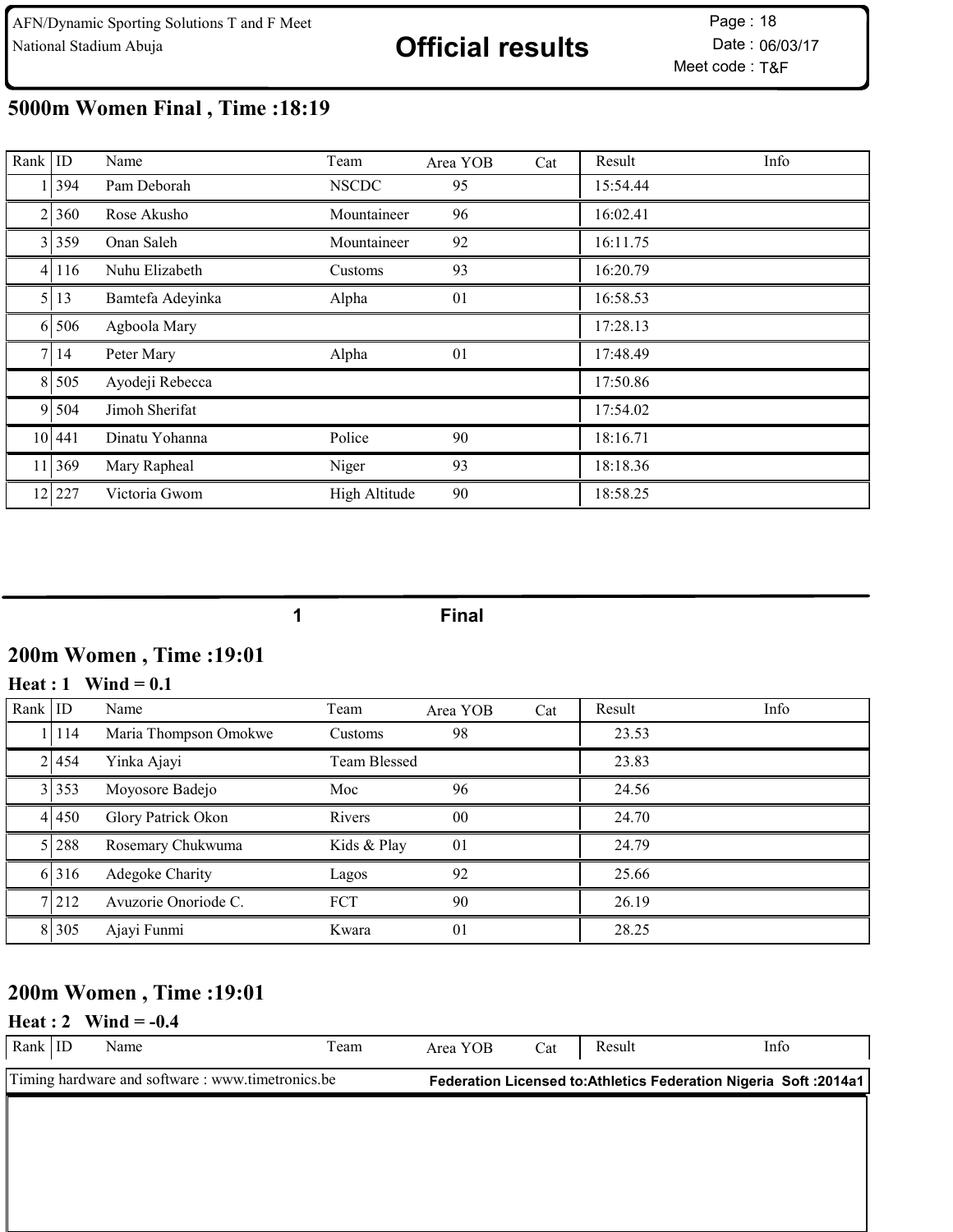| AFN/Dynamic Sporting Solutions T and F Meet<br>National Stadium Abuja |       |                    |               | <b>Official results</b> | Page: 19<br>Date: 06/03/17<br>Meet code: T&F |
|-----------------------------------------------------------------------|-------|--------------------|---------------|-------------------------|----------------------------------------------|
|                                                                       | 1 115 | Mercy Ntia-Obong   | Customs       | 97                      | 24.53                                        |
|                                                                       | 2.286 | Favour Nwokeukwu   | Kids & Play   | 99                      | 24.68                                        |
|                                                                       | 3 350 | Glory Nyenke       | Moc           | 98                      | 24.73                                        |
|                                                                       | 4 325 | Okoronkwo Precious | Lagos         | 96                      | 24.83                                        |
|                                                                       | 5 287 | Hope Joshua        | Kids & Play   | 0 <sub>0</sub>          | 26.36                                        |
|                                                                       | 6 346 | Immaculate Daniel  | Mites(Rivers) | 02                      | 26.87                                        |
|                                                                       | 7 507 | Ibeh Gloria        | <b>ICDO</b>   |                         | 28.05                                        |
|                                                                       | 8.296 | Ezinne Ozioko      | Kids & Play   | $00\,$                  | 31.14                                        |

# 200m Women , Time :19:01

### **Heat** : 3 Wind =  $-0.8$

| Rank $ $ ID |         | Name                    | Team         | Area YOB | Cat | Result | Info |
|-------------|---------|-------------------------|--------------|----------|-----|--------|------|
|             | 1   385 | Igbinosun Isoken W.     | <b>NSCDC</b> | 93       |     | 23.63  |      |
|             | 2 352   | Joy Udo-Gabriel         | Moc          | 99       |     | 24.26  |      |
|             | 3 3 2 1 | Cecilia francis         | Lagos        | 96       |     | 24.36  |      |
|             | 4 207   | Usoro Ruth              | Esteem       |          |     | 26.16  |      |
|             | 51220   | <b>Bisong Beartrice</b> | <b>FRSC</b>  | 90       |     | 33.16  |      |

Qualifying

# 200m Men , Time :19:35

### Heat : Wind = -0.1

| Rank $ $ ID |           | Name               | Team         | Area YOB | Cat | Result | Info |
|-------------|-----------|--------------------|--------------|----------|-----|--------|------|
|             | 11476     | Ogbonna Prosper    | Anambra      |          |     | 21.08  |      |
|             | 21400     | Akwu Noah          | <b>NSCDC</b> | 90       |     | 21.12  |      |
|             | 3 332     | Badewale Funmilola | Lagos        | 96       |     | 21.74  |      |
|             | 4 4 4 7 2 | Sunday Francis     | <b>ICDO</b>  | 91       |     | 22.42  |      |
|             | 51303     | Vincent Arah       | Kids & Play  | 99       |     | 22.88  |      |
|             | 6 239     | Owoeye Gbolahan    | <b>HIT</b>   |          |     | 22.97  |      |
|             | 71302     | Umar Usman         | Kids & Play  | 02       |     | 23.67  |      |
|             | 8 3 7 4   | Zubairu Yakubu     | Niger        | 99       |     | 23.90  |      |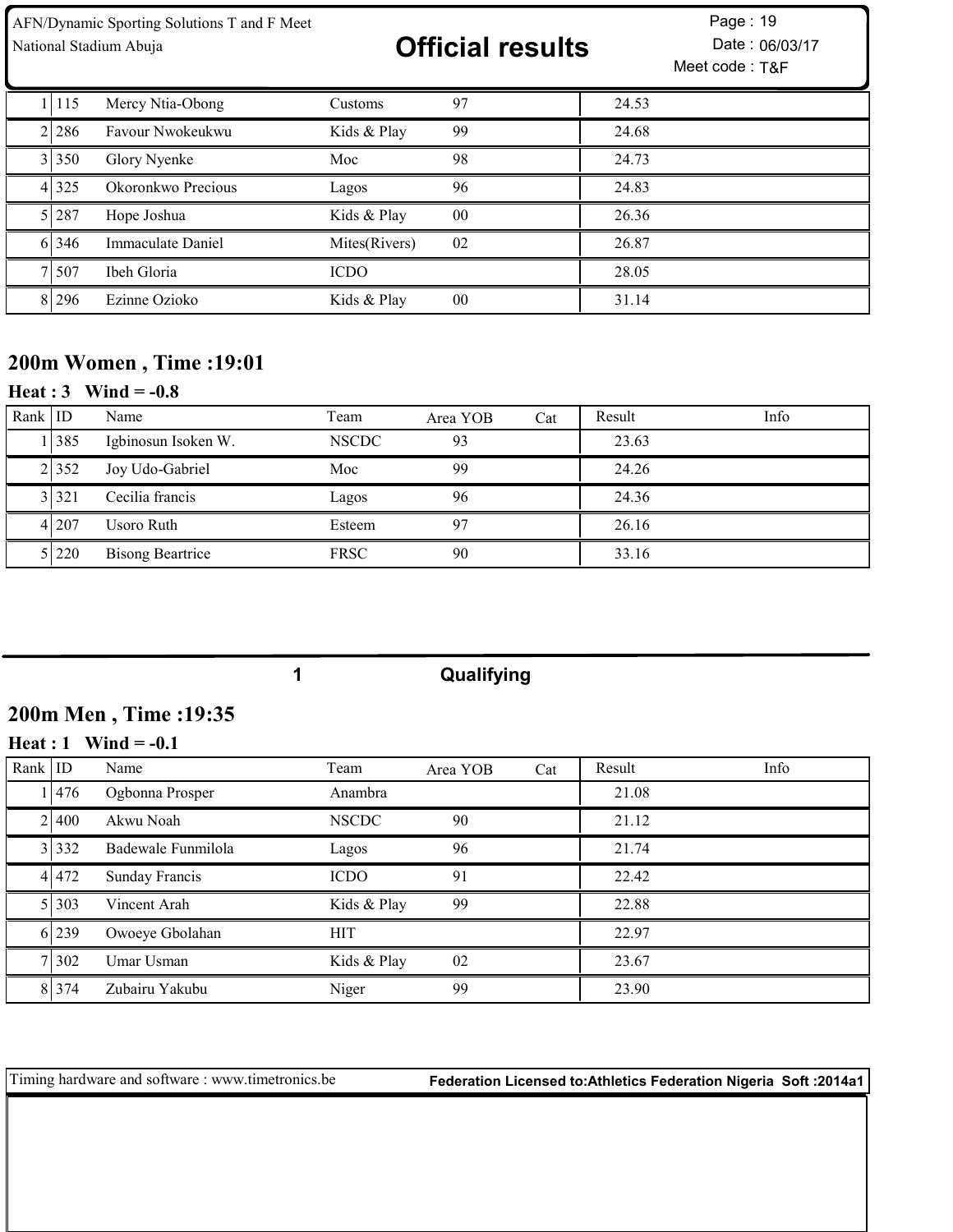# 200m Men , Time :19:35

#### Heat : 2 Wind =  $0.0$

| Rank $ $ ID |             | Name                    | Team           | Area YOB | Cat | Result | Info |
|-------------|-------------|-------------------------|----------------|----------|-----|--------|------|
|             | 121         | Isah Salihu             | Customs        | 91       |     | 21.61  |      |
|             | 2 340       | Sholotan Ayodeji        | Lagos          | 00       |     | 22.03  |      |
|             | 3 123       | Peka Victor             | <b>Customs</b> | 96       |     | 22.12  |      |
|             | 4 4 4 4 3 2 | Adeagbo Gbolahan        | <b>OAU</b>     |          |     | 22.47  |      |
|             | 5 4 8 4     | Eze Francis             |                |          |     | 22.97  |      |
|             | 6 298       | Oche Emmanuel           | Kids & Play    | 02       |     | 23.13  |      |
|             | 71430       | Nwamere Chibuike Donald | OAU            | 99       |     | 23.16  |      |
|             | 8 293       | Emah Samuel             | Kids & Play    | 02       |     | 23.45  |      |

## 200m Men , Time :19:35

## Heat : Wind = 0.0

| Rank $ $ ID |           | Name                    | Team        | Area YOB       | Cat | Result | Info |
|-------------|-----------|-------------------------|-------------|----------------|-----|--------|------|
|             | l I 118   | Arowolo Emmanuel        | Customs     | 97             |     | 20.8   |      |
|             | 2.201     | Usheoritse Itsekiri     | Delta       | 98             |     | 20.9   |      |
|             | 31427     | Adegoke Enoch Obaloluwa | <b>OAU</b>  | 0 <sup>0</sup> |     | 21.0   |      |
|             | 4 3 3 8   | Odunmade Abayomi        | Lagos       | 92             |     | 21.3   |      |
|             | 5   187   | Atinaya Daniel          | Delta       | 98             |     | 21.8   |      |
|             | 6 233     | Efeturi Quincy          | <b>HIT</b>  | 99             |     | 22.1   |      |
|             | 7 483     | Akinkuowo Ayodeji       | <b>FUTA</b> | 98             |     | 22.4   |      |
|             | 8 2 2 3 4 | Ezugwu Harrison         | <b>HIT</b>  | 99             |     | 23.7   |      |

## 200m Men , Time :19:35

#### Heat : Wind =  $0.0$

| Rank $ $ ID |         | Name                   | Team         | Area YOB       | Cat | Result | Info |
|-------------|---------|------------------------|--------------|----------------|-----|--------|------|
|             | 11435   | Adeyemi Sikiru Adewale | Oyeyemi SA   | 98             |     | 21.0   |      |
|             | 21479   | Nicholas Akinniyi      | <b>NSCDC</b> |                |     | 21.4   |      |
|             | 31238   | Oshasha Afoke          | <b>HIT</b>   | 95             |     | 21.8   |      |
|             | 41436   | Ajiboye Olalekan       | Oyeyemi SA   | 99             |     | 22.2   |      |
|             | 5 3 4 2 | Josiah Joseph          | Mike Monyei  | 99             |     | 22.6   |      |
|             | 6.311   | Julius Umechukwu       | Kwara        | 0 <sup>0</sup> |     | 22.9   |      |
|             | 7.210   | Nnorom David           | Esteem       | 97             |     | 23.4   |      |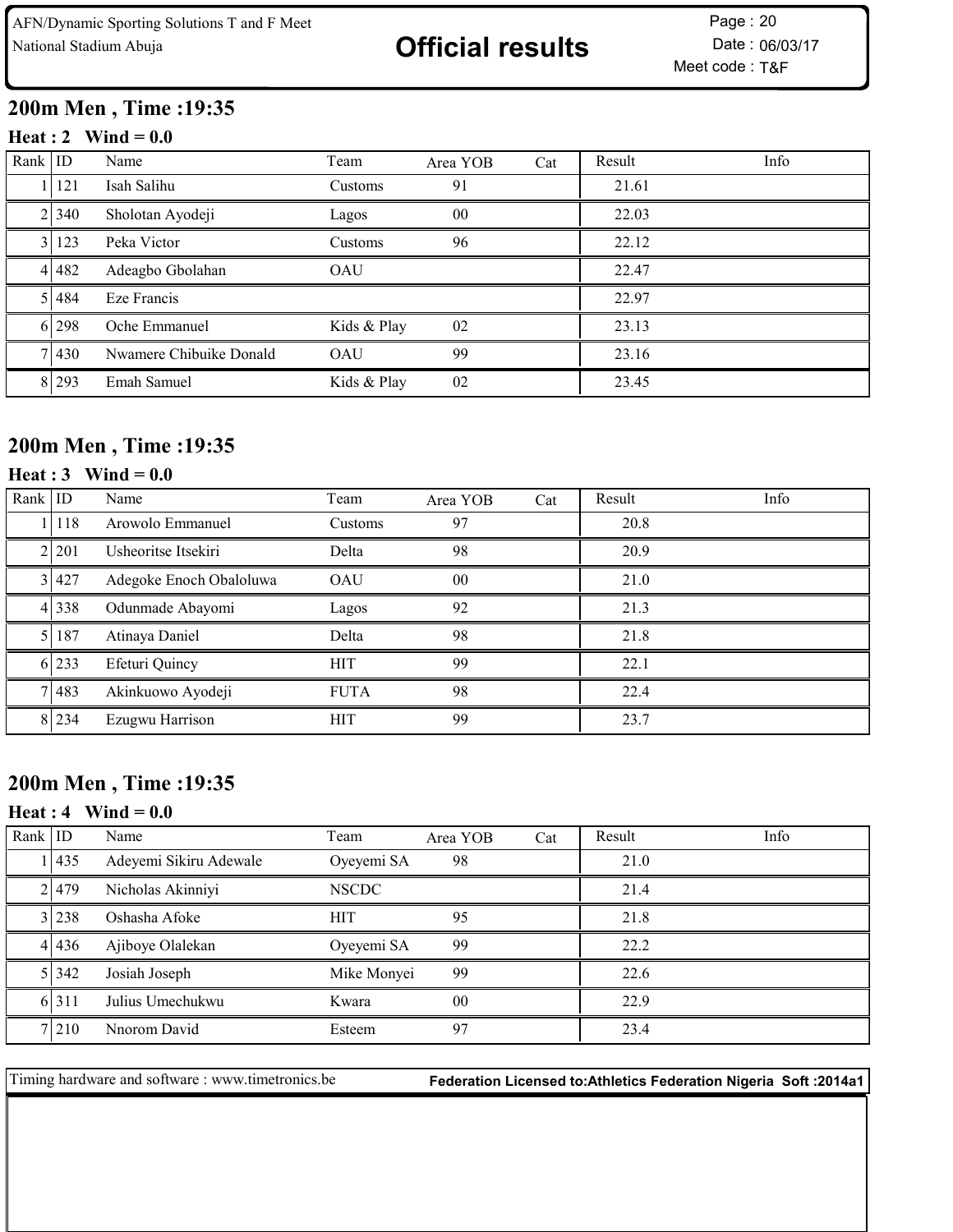| AFN/Dynamic Sporting Solutions T and F Meet<br>National Stadium Abuja |       | <b>Official results</b> |     | Page: $21$<br>Date: 06/03/17<br>Meet code: T&F |
|-----------------------------------------------------------------------|-------|-------------------------|-----|------------------------------------------------|
| 1307<br>Olajide Boluwatife                                            | Kwara | 02                      | DNF |                                                |

# 1 Qualifying

# Javelin Women Final , Time :18:45

| Rank IID |       | Name                   | Team         | Area YOB       | Cat | Result | Info |
|----------|-------|------------------------|--------------|----------------|-----|--------|------|
|          | .1415 | Nwanaga Kelechi        | <b>NSCDC</b> | 97             |     | 53.45m |      |
|          | 2146  | Priscilla Zever        | Benue        | 93             |     | 41.67m |      |
|          | 31173 | Chukwuedulem Francisca | Delta        | 99             |     | 40.92m |      |
|          | 41178 | Kemele Hannah          | Delta        | 0 <sub>0</sub> |     | 39.90m |      |
|          | 5120  | Aniefuna Anulika       | Anambra      | 96             |     | 34.91m |      |

1 Final

# High Jump Women Final , Time :18:41

| Rank $ $ ID |           | Name                        | Team         | Area YOB | Cat | Result            | Info |
|-------------|-----------|-----------------------------|--------------|----------|-----|-------------------|------|
|             | 1323      | Isa Esther                  | Lagos        | 99       |     | 1.70 <sub>m</sub> |      |
|             | 2   17 1  | Anigbata Chinonyellum Grace | Delta        | 96       |     | 1.65m             |      |
|             | 3 2       | Nwichi Ngozi                | Abia         |          |     | 1.55m             |      |
|             | 4 176     | Ideh Hope                   | Delta        | 84       |     | 1.55m             |      |
|             | 5 3 3 9 5 | Samson Tina Olero           | <b>NSCDC</b> | 96       |     | 1.50 <sub>m</sub> |      |
|             | 6 172     | Atlanta Ugochukwu           | Delta        | 04       |     | 1.50 <sub>m</sub> |      |
|             | 7 174     | Clifford Fegor              | Delta        | 98       |     | 1.50 <sub>m</sub> |      |
|             | 8179      | Odiphri Victory             | Delta        | 98       |     | 1.45m             |      |

1 Final